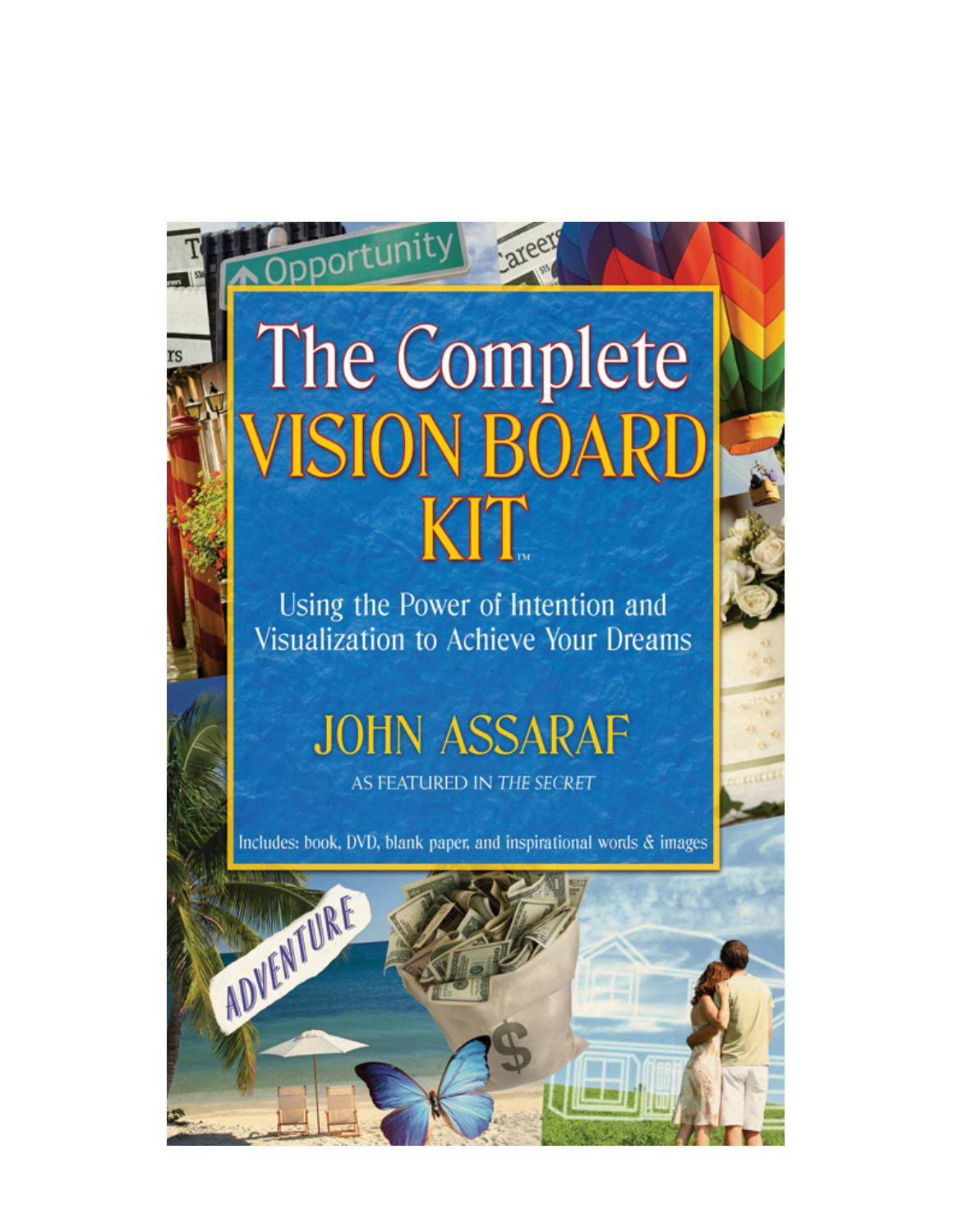## THE VISION BOARD BOOK

How to Use the Power of Intention and Visualization to Manifest the Life of Your Dreams

### JOHN ASSARAF

**ATRIA** BOOKS

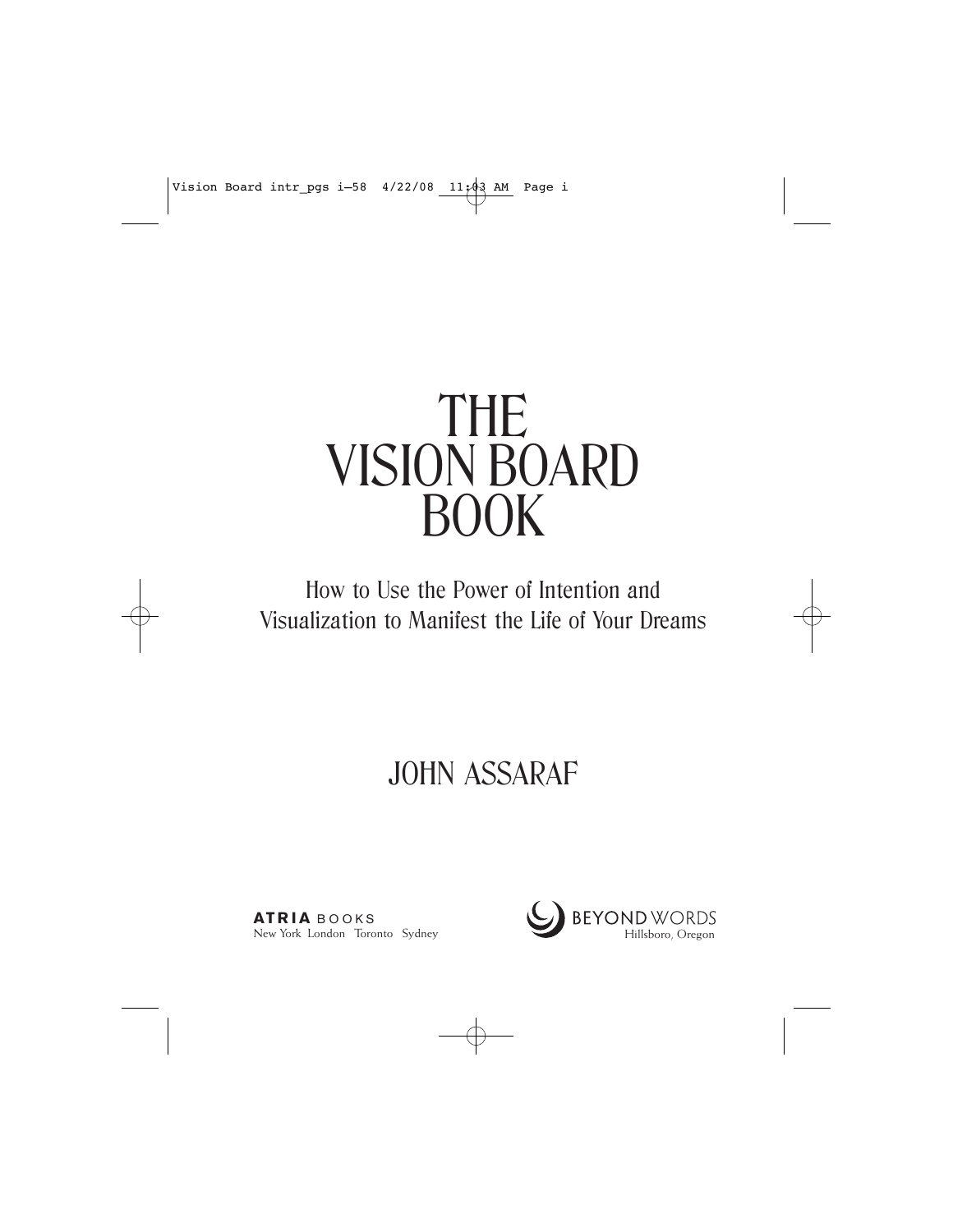



Copyright © 2008 by John Assaraf

All rights reserved, including the right to reproduce this book or portions thereof in any form whatsoever without the prior written permission of Atria Books/Beyond Words Publishing, Inc., except where permitted by law.

The information contained in this book is intended to be educational and not for diagnosis, prescription, or treatment of any health disorder whatsoever. This information should not replace consultation with a competent healthcare professional. The content of this book is intended to be used as an adjunct to a rational and responsible healthcare program prescribed by a professional healthcare practitioner. The author and publisher are in no way liable for any misuse of the material.

Managing editor: Lindsay S. Brown Copyeditor: Jennifer Weaver-Neist Design: Sara E. Blum Composition: William H. Brunson Typography Services

First Atria Books/Beyond Words trade paperback edition October 2008

**ATRIA** BOOKS and colophon are trademarks of Simon & Schuster, Inc. Beyond Words Publishing is a division of Simon & Schuster, Inc.

For more information about special discounts for bulk purchases, please contact Simon & Schuster Special Sales at 1-800-456-6798 or business@simonandschuster.com.

Manufactured in China

10 9 8 7 6 5 4 3 2 1

*Library of Congress Cataloging-in-Publication Data:*

Assaraf, John.

The vision board book : how to use the power of intention and visualization to manifest the life of your dreams / John Assaraf.

p. cm. 1. Intentionalism. 2. Intention. I. Title.

BF619.5.A87 2008 153.3'2—dc22

ISBN-13: 978-1-58270-230-8<br>ISBN-10: 1-58270-230-6 1-58270-230-6

The corporate mission of Beyond Words Publishing, Inc.: *Inspire to Integrity*

2008010631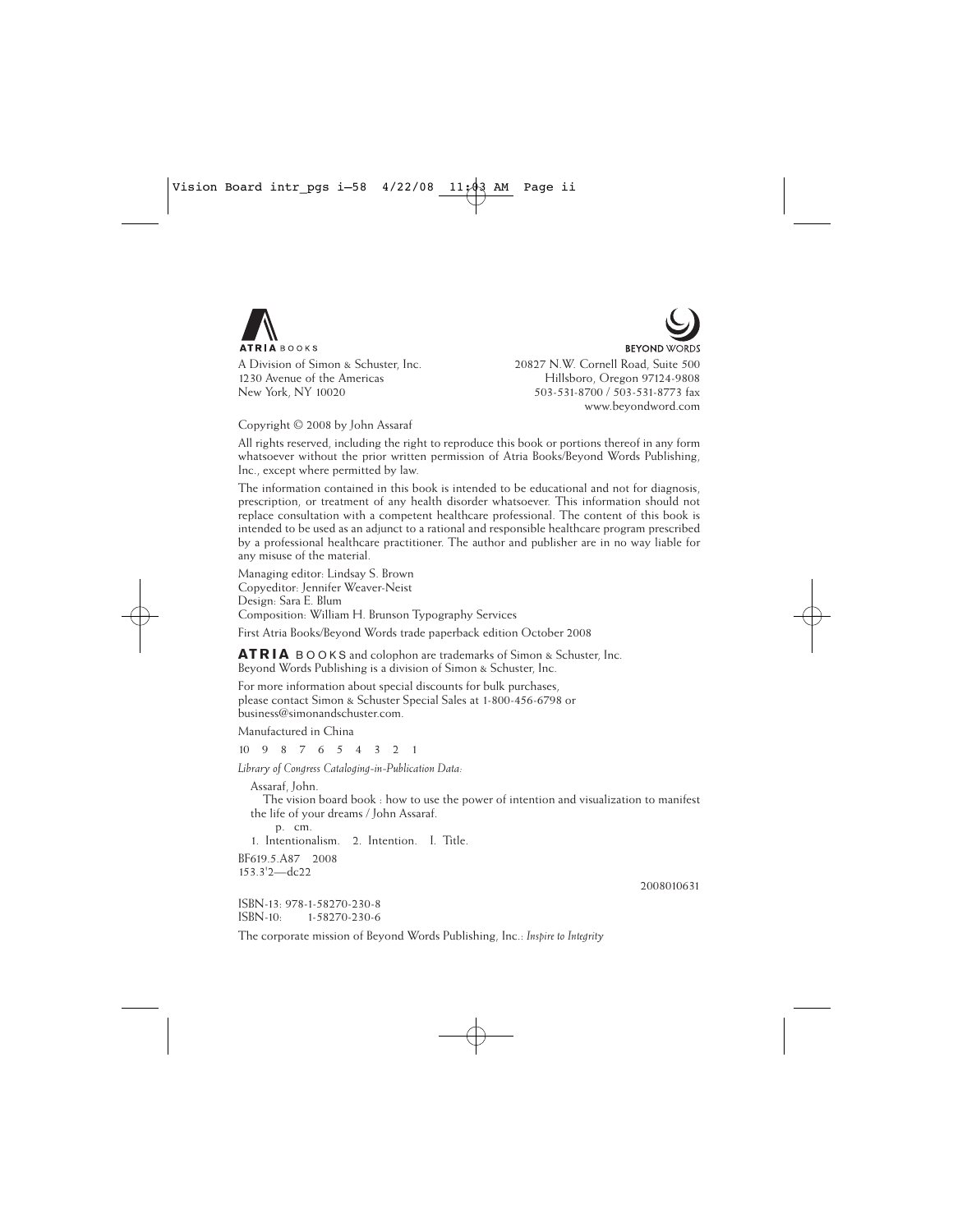*This book is dedicated to all the dreamers who dare to step out of their comfort zones, and go after a life filled with purpose and an abundance of everything they desire.*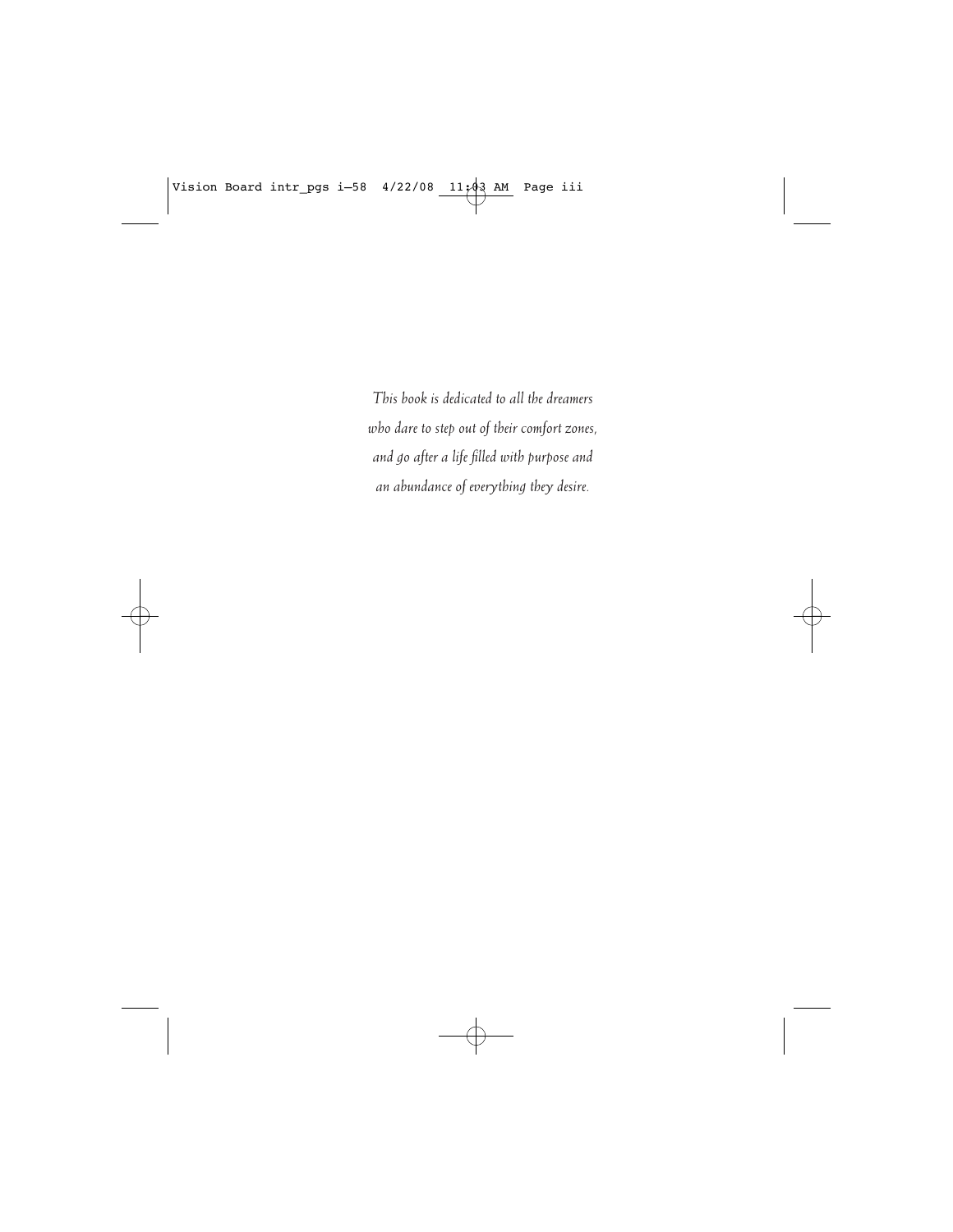### **CONTENTS**

| Acknowledgments                                            | vii          |
|------------------------------------------------------------|--------------|
| Introduction: "Why Would I Want to Create a Vision Board?" | ix           |
| Part I: The Power of Vision                                |              |
| 1: How Vision Boards Work                                  | $\mathbf{1}$ |
| 2: Your Goals and Dreams                                   | 12           |
| 3: Intention                                               | 1.5          |
| 4: Visualization                                           | 18           |
| 5: Your Beliefs                                            | 22           |
| 6: Affirmations                                            | 25           |
| 7: Meditation                                              | 27           |
| 8: Positive Action                                         | 29           |
| 9: Gratitude                                               | 32           |
| 10: Moving Mountains                                       | 34           |
| 11: Visualization in Ancient Times                         | 42           |
| 12: The Modern Lineage                                     | 46           |
| 13: How Vision Shapes Our World                            | 50           |
| Part II: Creating the Life of Your Dreams                  |              |
| 14: Dream Big Dreams                                       | 59           |
| 15: Make Your Vision Board                                 | 65           |
| 16: Create Your Visualizations                             | 76           |
| 17: Give Yourself a Belief Makeover                        | 84           |
| 18: Getting It into Your Head                              | 88           |
| 19: Creating Your Health                                   | 93           |
| 20: Creating Your Wealth                                   | 96           |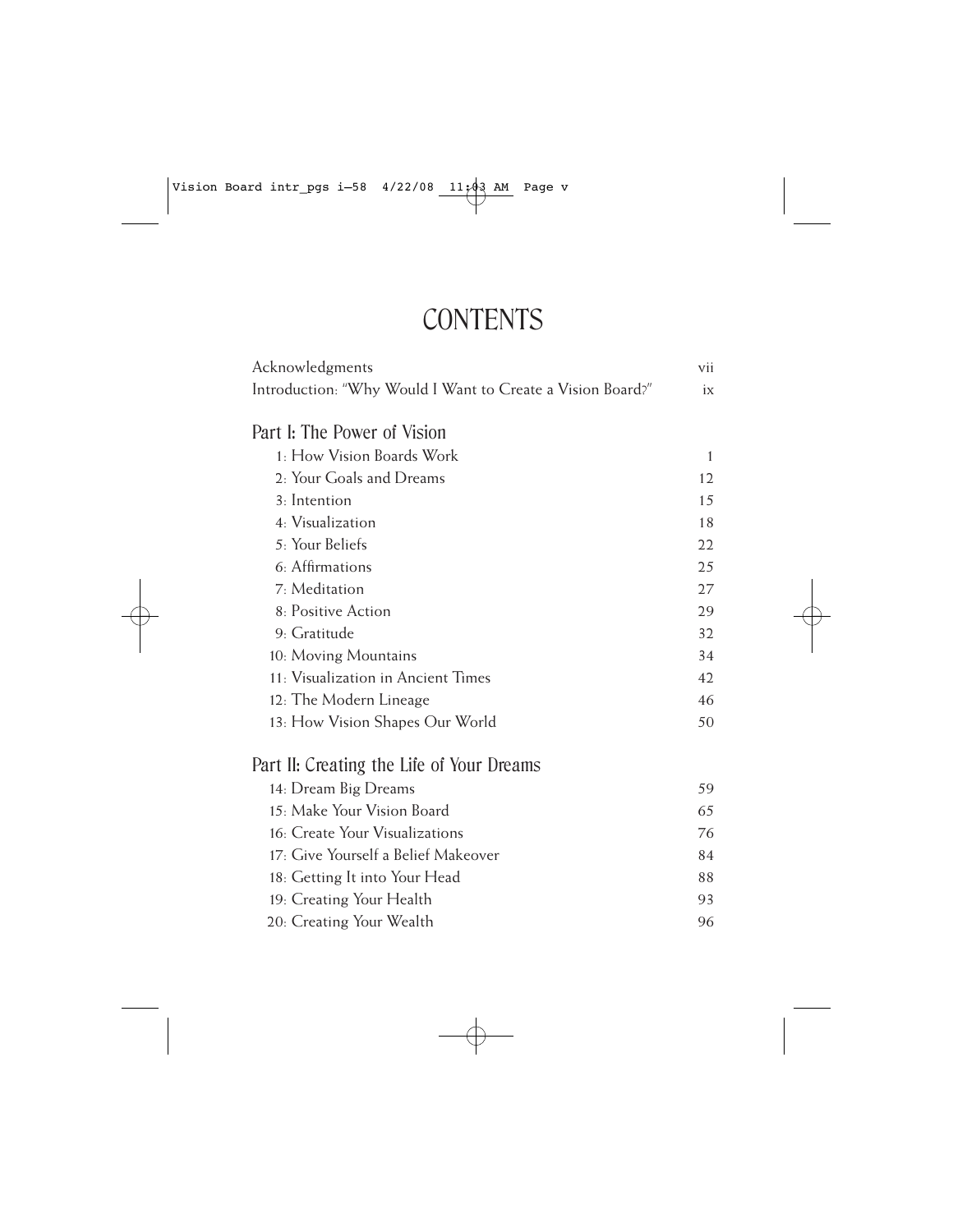| 21. Creating Your Relationships           | 100 |
|-------------------------------------------|-----|
| 22. Creating Your Career                  | 104 |
| 23. Helping Your Kids Create Their Dreams | 106 |
| 24. The Last Two Ingredients              | 109 |
|                                           |     |

#### Resources 113

### CONTRIBUTING STORIES

| John Assaraf: My Dream House                                    | xi  |
|-----------------------------------------------------------------|-----|
| <i>Sally Huss: A Family from a Sketchbook</i>                   | 2   |
| Patrick Burke: A Little Thing                                   | 5   |
| Ruben Gonzalez: An Olympic Dream                                | 8   |
| Valencia Ray, MD: Finding the Perfect Buyer                     | 35  |
| Stephanie Kozowyk: Running a Triathlon in the Mind              | 37  |
| Tammy Krause: The Courage to Heal                               | 40  |
| Mindy Audlin: A Forty-Three-Acre Vision                         | 61  |
| Alexandra P. Brown: An Impossible Legal Quagmire                | 63  |
| Sean Simpson: Manifesting a Mentor                              | 67  |
| Rosemary La Colla: An Imaginary Friend                          | 79  |
| John Assaraf: Healing Colitis                                   | 93  |
| Jen Lamberth: Reinventing My Body                               | 94  |
| John Assaraf: Building a Billion-Dollar Business                | 96  |
| Levien Eelman: A \$100,000 Sale                                 | 98  |
| John Assaraf: Finding Maria                                     | 100 |
| Steven Anderson: Mutual Manifestation                           | 102 |
| Joshua Hadley: Three Multimillion-Dollar Businesses in One Year | 104 |
| Jen Lamberth: Nourishing My Son's Vision                        | 107 |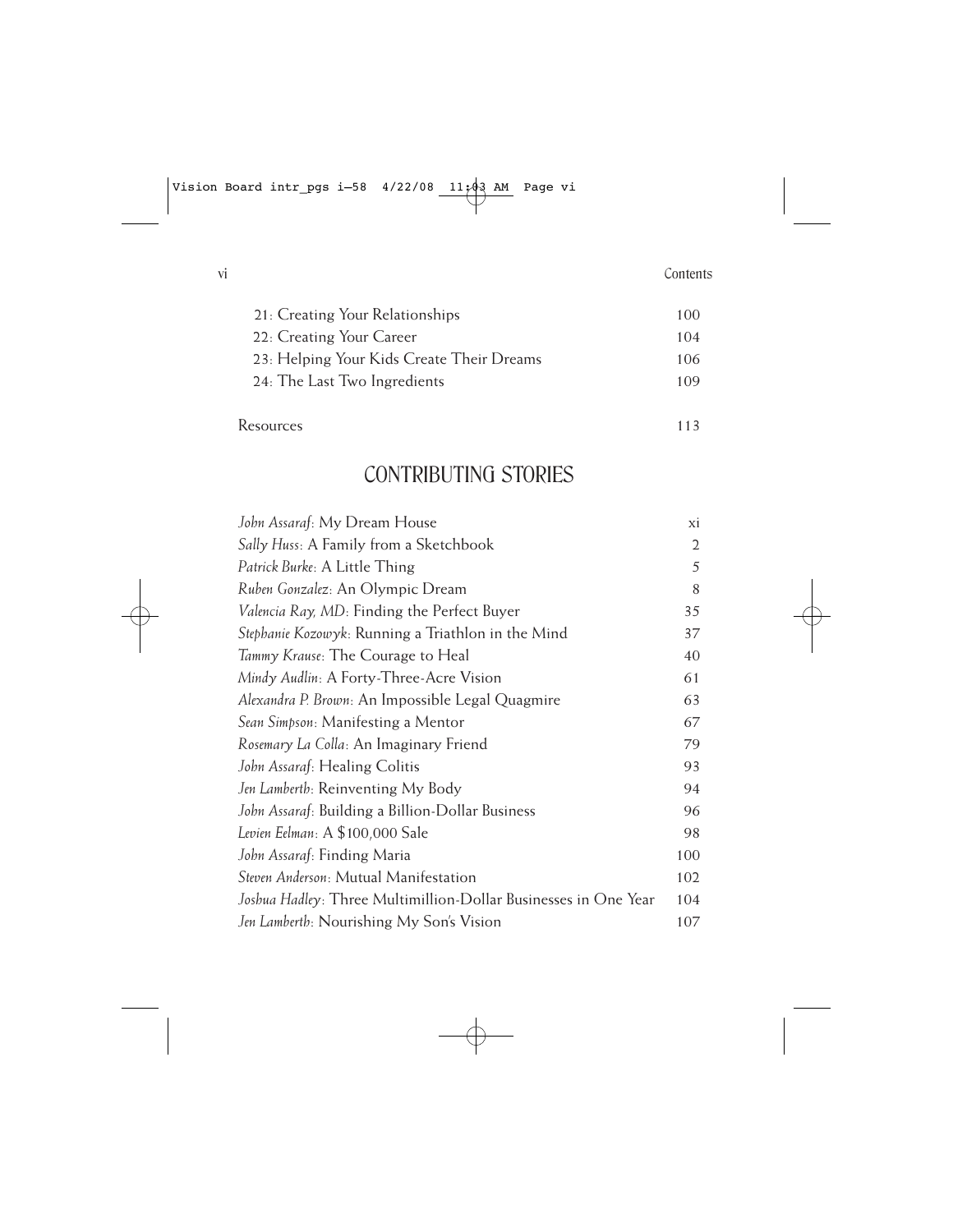### ACKNOWLEDGMENTS

This book is the result of many people's vision and dedication to make that vision come to pass. My deepest thanks goes out to:

John David Mann: Your ability to take an idea and some scribbles of notes, and make them shine and dance on paper is nothing short of genius. You are the best!

Cynthia Black, Richard Cohn, and Lindsay Brown: You three are a dream team to work with; all dealings between author and publisher should be this easy and rewarding!

Margret McBride, Donna DeGutis, Faye Atchison, and Anne Bomke at the Margret McBride Literary Agency: The level of care, enthusiasm, devotion, and professionalism you all put into every project is aweinspiring!

Sean Simpson: Thank you for your creative thoughts and eagerness to help at every turn. Your enthusiasm is contagious!

Murray Smith: Creating the vision at OneCoach of changing the world one entrepreneur at a time is one of the most rewarding endeavors I have had the honor to be part of. Thanks for making it a masterpiece with me!

My wonderful soul mate and best friend, Maria: You are my rock!

Keenan and Noah: I see my dream of you two growing into spectacular young men becoming a reality, and I cherish every moment being your dad. I love you two more than anything else on this earth.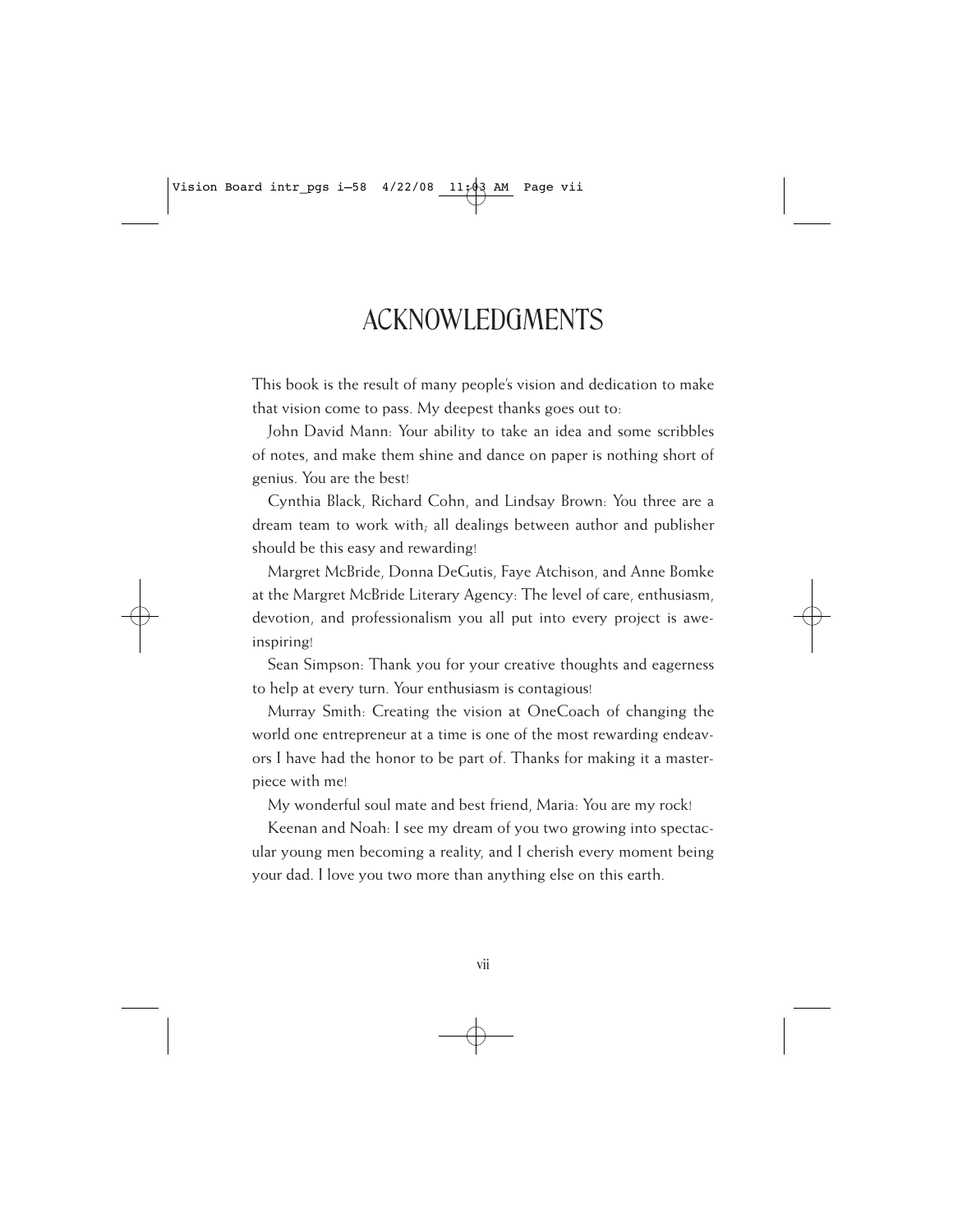### INTRODUCTION

### "Why Would I Want to Create a Vision Board?"

Why would you want to create a vision board? The simple answer is: *to help make your dreams come true*. You can use a vision board to achieve success in as many ways as you define that word: success in your health, wealth, relationships, career goals—in all aspects of your life.

Creating your own vision board is easy, and it's incredibly powerful. Once you see the kinds of results it will create in your life, you'll say, "Why didn't someone tell me about this before?!"

In the most basic sense, a vision board is a flat surface onto which you paste a collage of pictures that represent the life you want to be living. For example:

- the house you want to live in;
- the car you want to drive;
- the relationship you want to be a partner in;
- the family life you want to uphold;
- the adventures you want to explore;
- the accomplishments you want to achieve;
- the kind of person you want to be;
- the kind of difference you want to make in the world.

From the simplest possessions to the greatest impact and legacy, whatever you want your life to be and to mean, you can find pictures to represent these desires on your vision board.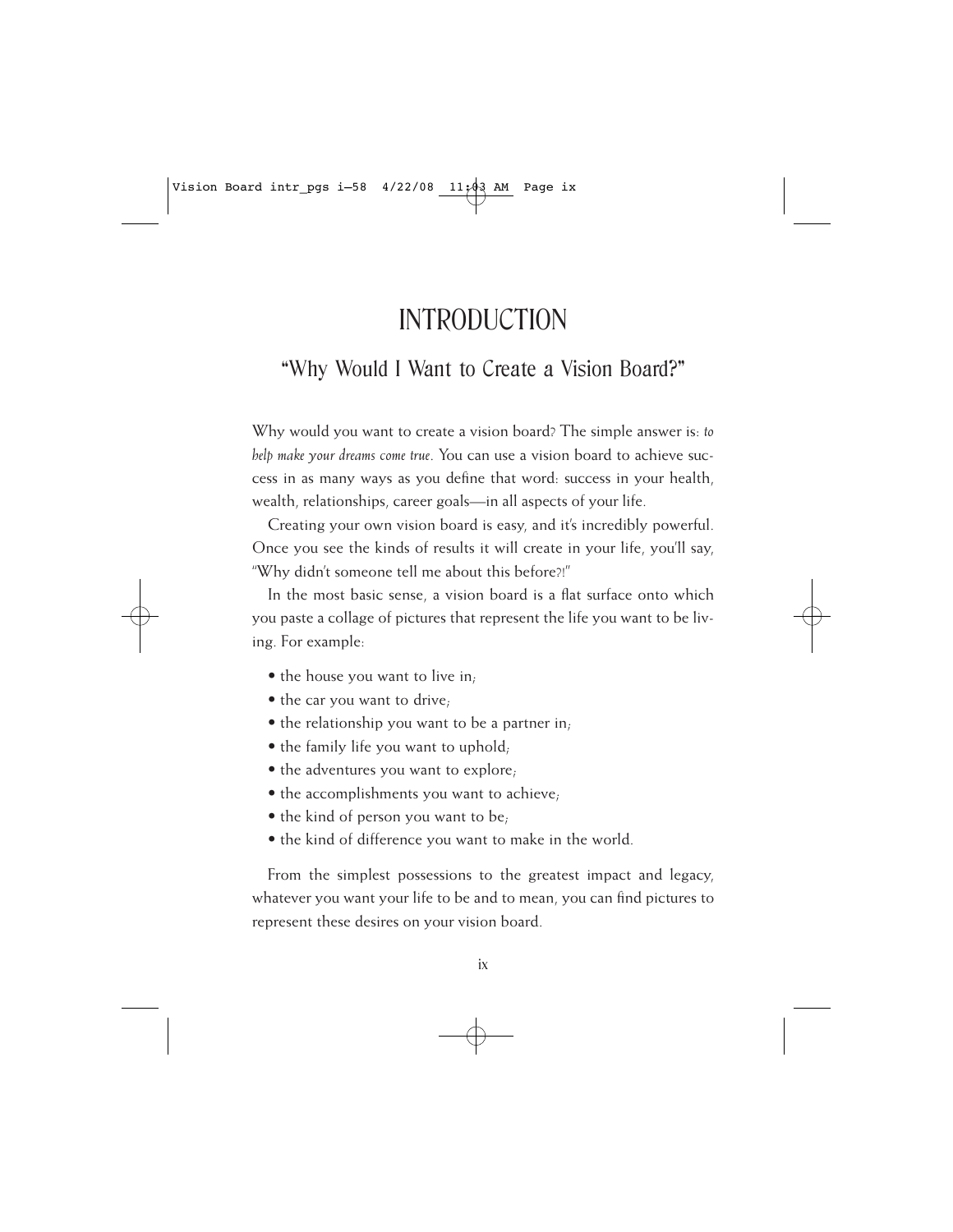x Introduction

That's what a vision board *is*—but that doesn't tell the whole story. A vision board is one tool (an especially powerful tool but just one of many) that you can use to create the life of your dreams. In this little book, we're going to explore the board itself and also the ideas behind it. We're going to learn how to put these ideas to use and thereby master the art of *creative visualization*. We're going to learn how to unleash the remarkable ability that every human being has to imagine incredible things and, through the course of time and the power of imagination, *to have those things come to pass*.

I've been using this principle since I was a teenager. I've used it to win at basketball, to overcome a debilitating illness, to make millions of dollars in business, and to find my soul mate. I've also worked with thousands of others who have done the same thing. In fact, you'll meet some of them in this book as they describe how they've used vision boards:

- to find the life partner of their dreams;
- to compete successfully in outrageously challenging athletic events;
- to create multimillion-dollar businesses;
- to help themselves recover from serious diseases;
- to resolve long-standing legal disputes;
- to help their kids achieve their own dreams;
- to multiply their income,
- and much more.

Some people think the whole idea of vision boards is mystical or "out there." Actually, there's nothing mystical about it. There's even some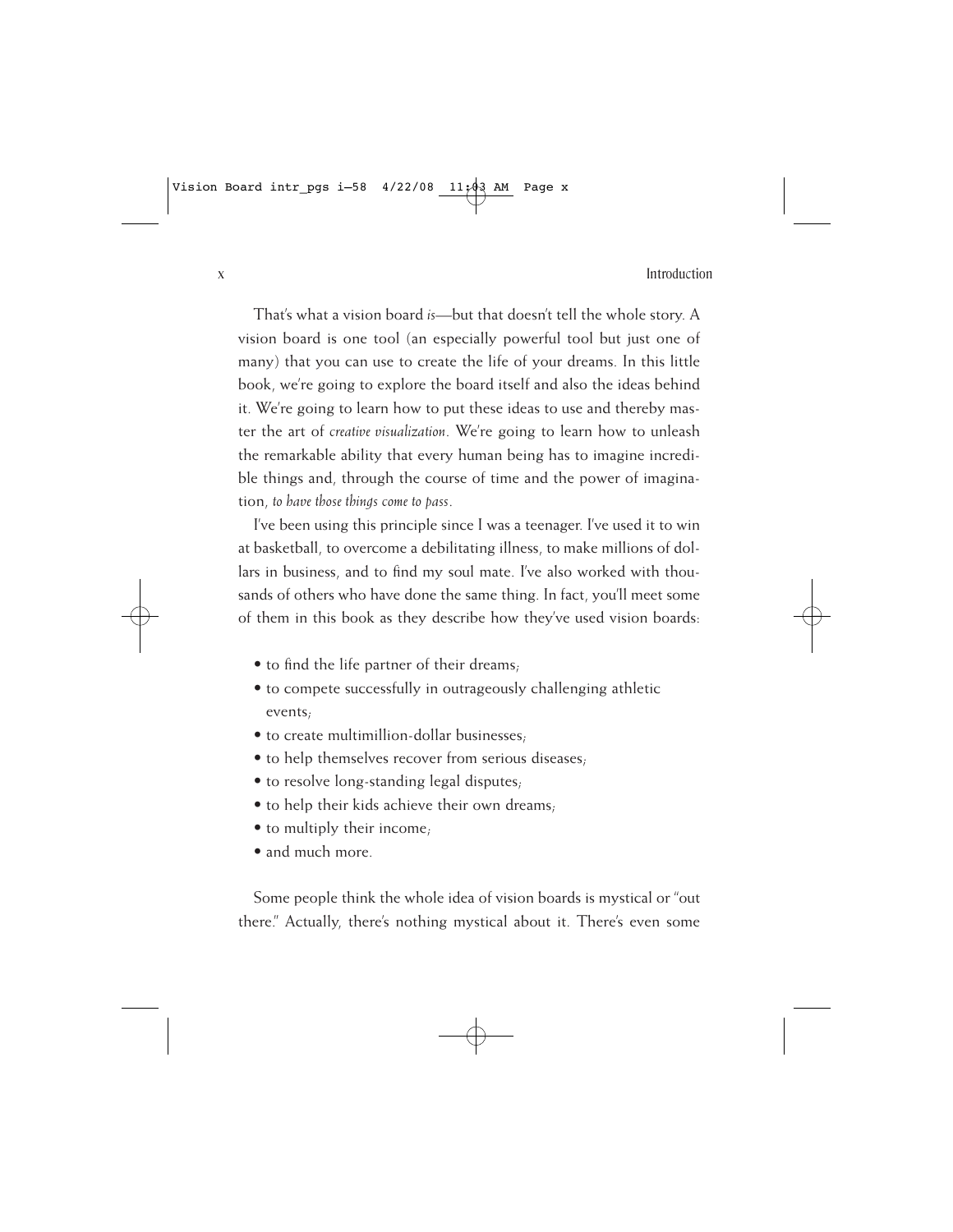pretty compelling science behind it, and we'll take a brief look at some of that science in this book, too. But you can skip that part if you like, and it won't detract from your ability to dig in and start transforming your life *right now* by making your own vision board.

That's the point of this little book: *to help you do it*. It's not meant to justify it, dissect it, or complicate it, but to show you what it is, how it works, and most of all, how to do it.

### **My Dream House**

I learned about vision boards in 1995. The moment I heard about the practice, I acted on it: I wrote a list of goals, gathered a collection of magazines, cut out pictures that represented those goals, and pasted them onto a series of bulletin boards. I had no idea what events this simple technique could set in motion, but I soon found out.

I put all kinds of pictures on that board: watches, motorcycles, cars . . . I even found a picture of a home I'd love to live in—an aerial shot of a big, white, contemporary ranch house estate built onto a hilltop with orange groves, a pool, and gorgeous views. I had no idea where the place was or what it might cost. I didn't care; it just looked like an amazing place to live.

Later that year, I felt the impulse to move. I had just spent a decade in Indiana building a real estate business, and I was ready for new horizons. I hired someone to manage the business, packed away all my furniture—including all my vision boards—into storage, and relocated to western Canada.

I spent the next few years involved in a series of businesses and consulting roles. By 1999 I was ready to settle down, so I went to San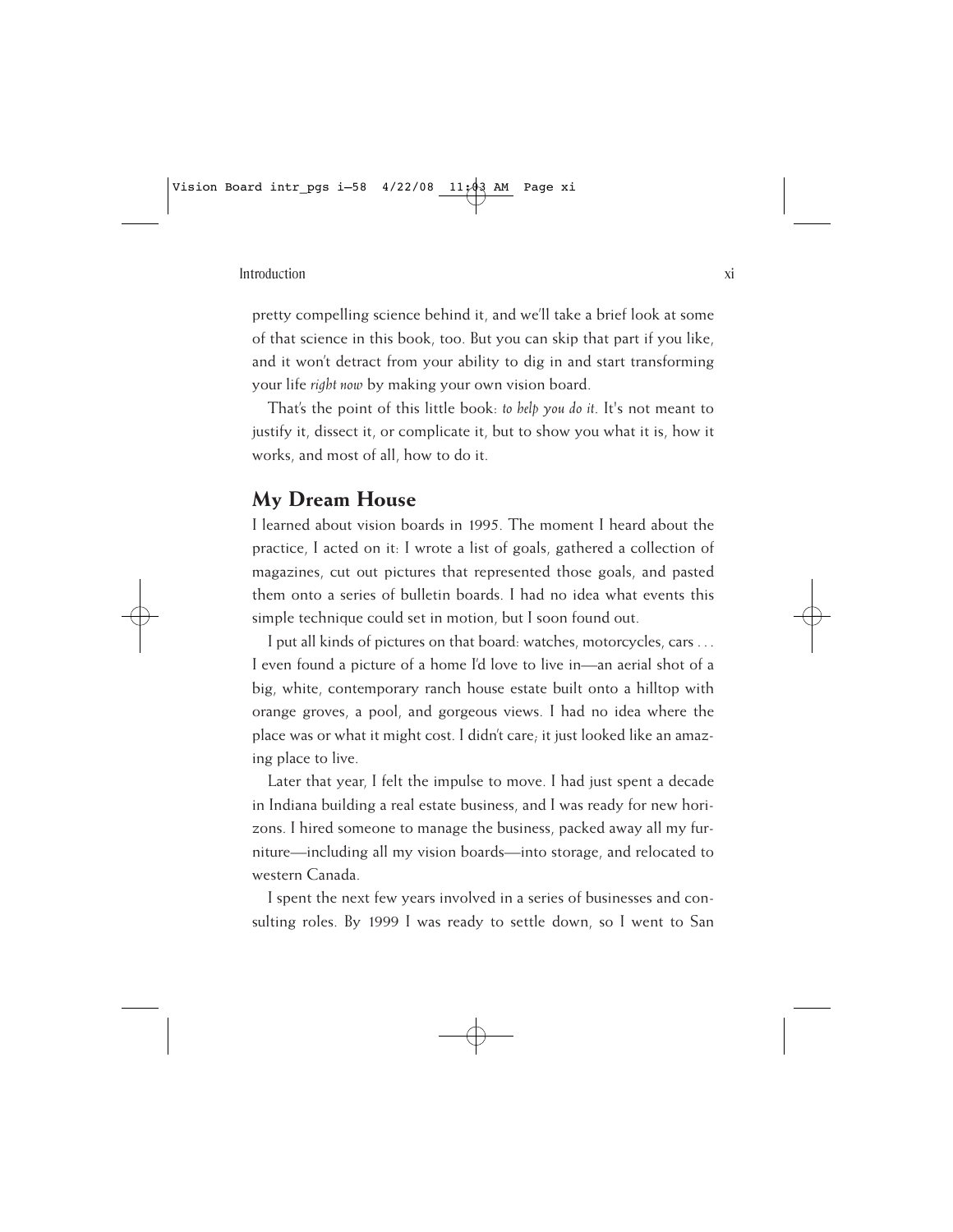Diego, where I'd always dreamed of living. I started real estate hunting, and within months my broker had found us a beautiful home. I had furniture and other boxed stuff shipped out from Indiana, and my family and I moved in.

One morning in May of 2000, I sat with my six-year-old son Keenan, opening cartons that had been sealed for five years, when I suddenly came across my old vision boards. I pulled one out of the box, and when I saw what was on it, I stopped what I was doing and stared at it. There, glued to that board I'd made in 1995, was a photograph of an amazing house: it was that sprawling contemporary estate I'd cut out of my copy of *Dream Homes* magazine back in Indiana. I had forgotten all about this photo. Now, as I examined it, I realized how strikingly similar the house in the photo was to the house Keenan and I were now sitting in.

No, that wasn't right. It wasn't *similar* to this house; it *was* this house.

Because our house was located on a hillside at the end of a long residential road, there was no way you could see the property from the angle in that photo unless you were hanging in the air in a helicopter or hot air balloon. Since I'd never seen our new home from that unique angle, I hadn't recognized it. But there it was: the very same house I had clipped out of that magazine in 1995, glued to my vision board, and then stashed away and forgotten.

When I cut the image out of the magazine, I clipped away all the text. Although I had gazed at that picture hundreds of times, I'd never seen any information about where it was, what it cost, or any of its features. *It was just a picture*. I'd never even known it was located in California—let alone in San Diego—until this very moment.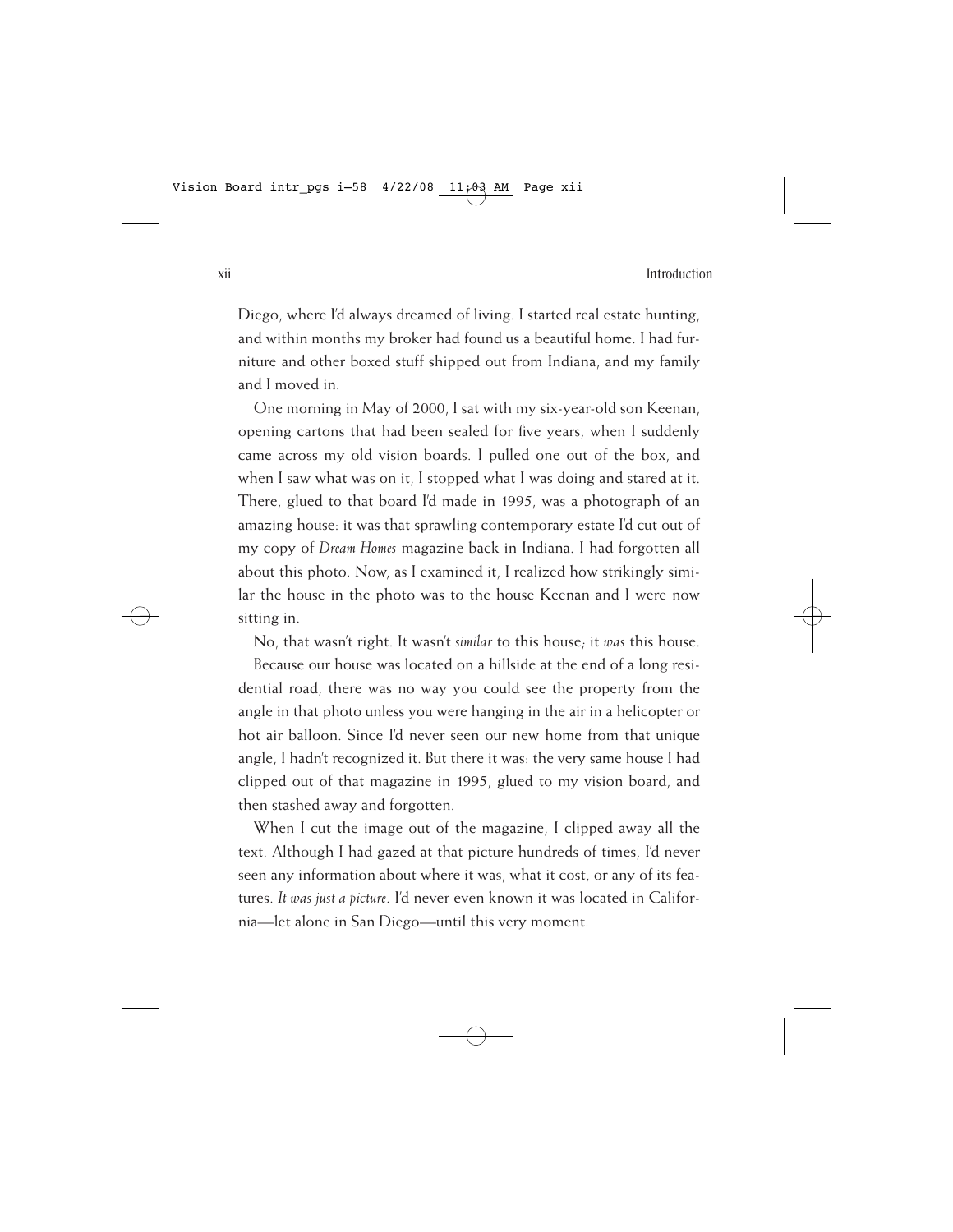I could hardly breathe.

What were the odds that I would end up in that very same house? How would you even begin to calculate those odds?

Even now, nearly a decade later, I can hardly find the words to express what an impact this event had on me. This truly phenomenal experience launched me on a quest to learn everything there was to know about what vision boards are, how they work, and why. Understanding and sharing this amazing process as deeply and as broadly as I could became my most compelling mission in life, culminating in the creation of *The Complete Vision Board Kit<sub>TM</sub>* and the little book you now hold in your hands.

### **How to Use This Book**

This is not a book you necessarily have to read from beginning to end. Feel free to skip around, reading whichever parts beckon to you most. You'll get around to the other parts on your own rhythm and in your own time. There is no *one* "right" way to create a vision board and no *one* "right" way to write about the process, or to read about it, either. Feel free to highlight portions, write in the margins, mark it up; make this book your own.

Think of this as a cookbook; it's not some piece of literature to read in your armchair but a practical guidebook to use in your "kitchen" that is, in your *life*. Lay it out on the counter and get it messy; experiment, have fun, and make things that taste delicious. The purpose of vision boards—sometimes called "treasure maps" or "dream boards"—is to help you cook up a storm that will ultimately make your dreams come true.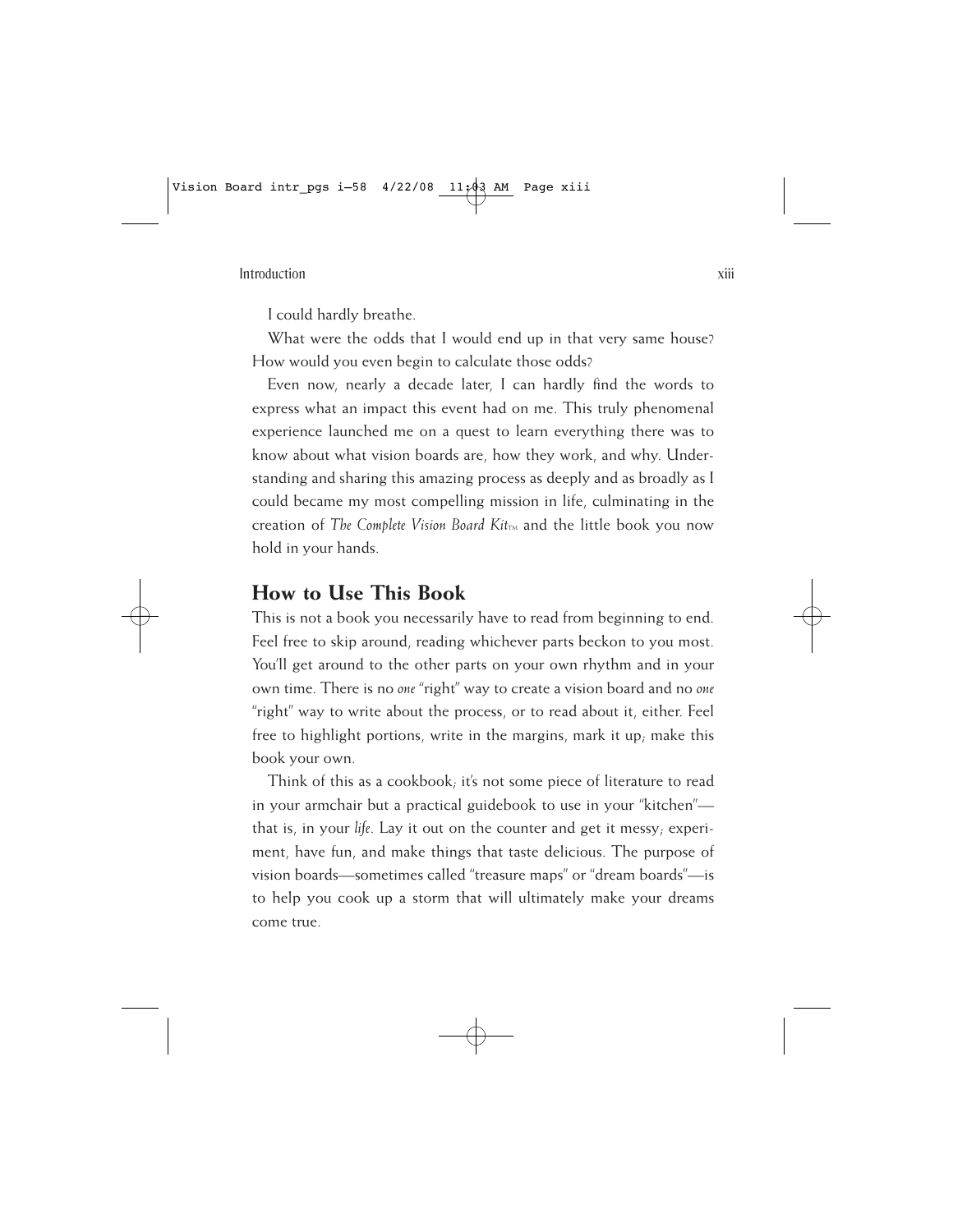Note: One thing you *won't* find in this book is any full-color reproductions or samples of actual vision boards; the limitations of a little book like this simply couldn't do them justice. Instead, we've featured on my website a wide range of real-life vision boards that people have used to transform their own lives: *johnassaraf.com*.

### **Dare to Follow Your Dreams**

Each of us has a certain number of years to get what we really want in this life, and we cannot know what that number is. What we *can* do is put ourselves on track to create the life we most earnestly desire, and then put ourselves on that track with the focus of a laser.

It's easy to dream. It's even easier to make excuses for *not* achieving our dreams. Millions of people do it every day, finding dozens and hundreds of ways to settle for less than they really want. They stay stuck in jobs they hate, in relationships that don't work, in a life that is only a small fraction of all that it could be.

You and I both know that it doesn't have to be that way. *You don't have to settle*. And in stepping up to create the life you truly want, the first step is to become absolutely clear about *what* you want. And this is where I want to encourage you—no, *I dare you*—to think big. I mean *really big*. The question isn't whether you have goals. The real question is: What are your biggest, most audacious dreams—and what are you going to do to make them real?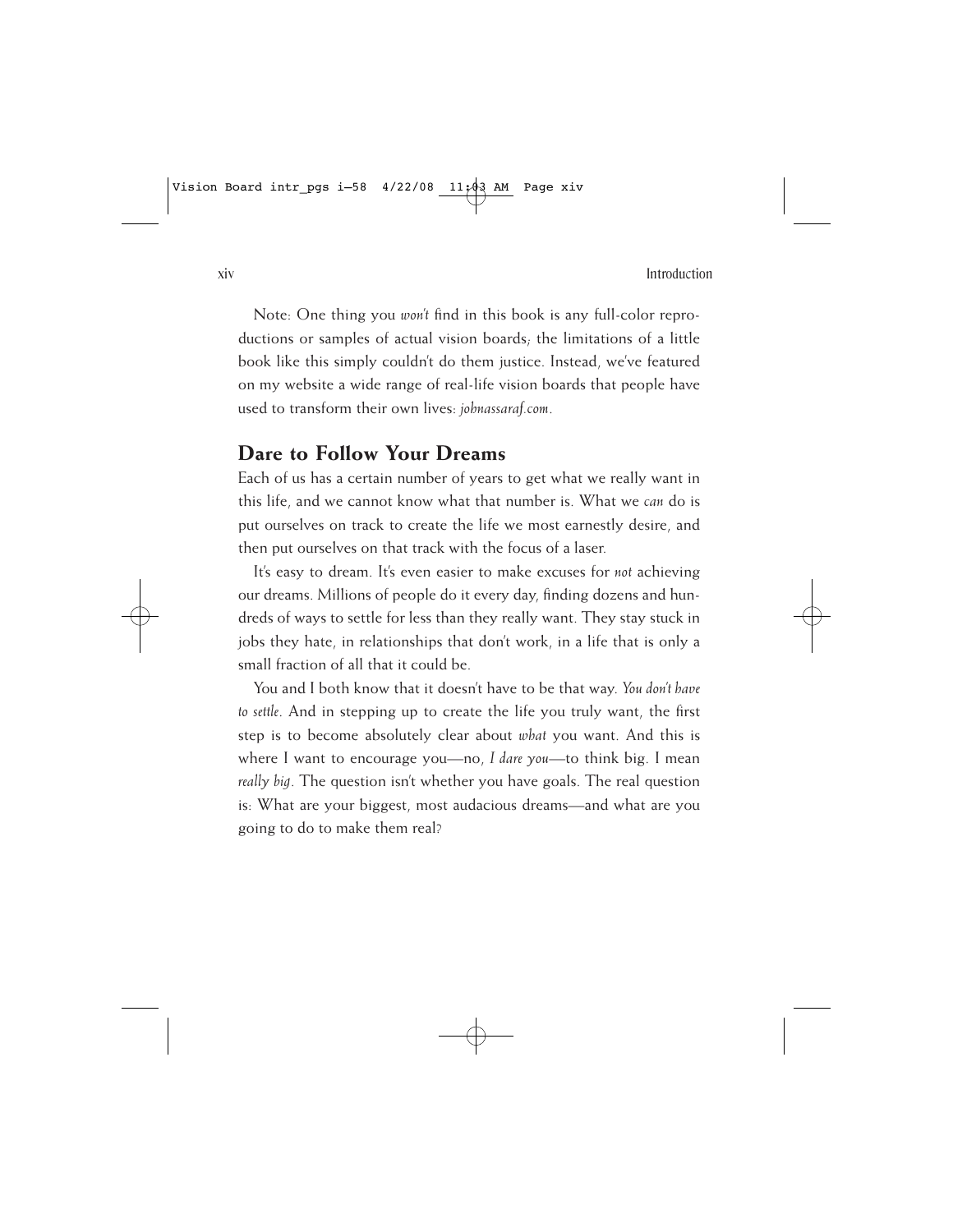### Part I The Power of Vision

### 1 HOW VISION BOARDS WORK

A vision board is a way of creating clarity around the life you want to create for yourself. By choosing a series of powerful, meaningful images and affixing them to a display that you look at multiple times every day, you focus your attention on what matters to you most and make that your destination.

Making a vision board helps you attract into your life things that you want to have, to experience, to achieve, or to become. By surrounding yourself with images of the life you want, you cause your life to shift and move in the direction of matching those images.

### **A Story in Pictures**

At its core, a vision board is a set of visual images that represent the story you are telling yourself about who you are and what your life is like.

Whether we are aware of it or not, we are constantly telling ourselves stories. Many of those are stories that someone else told us. When we were little, for example, our parents told us stories. Maybe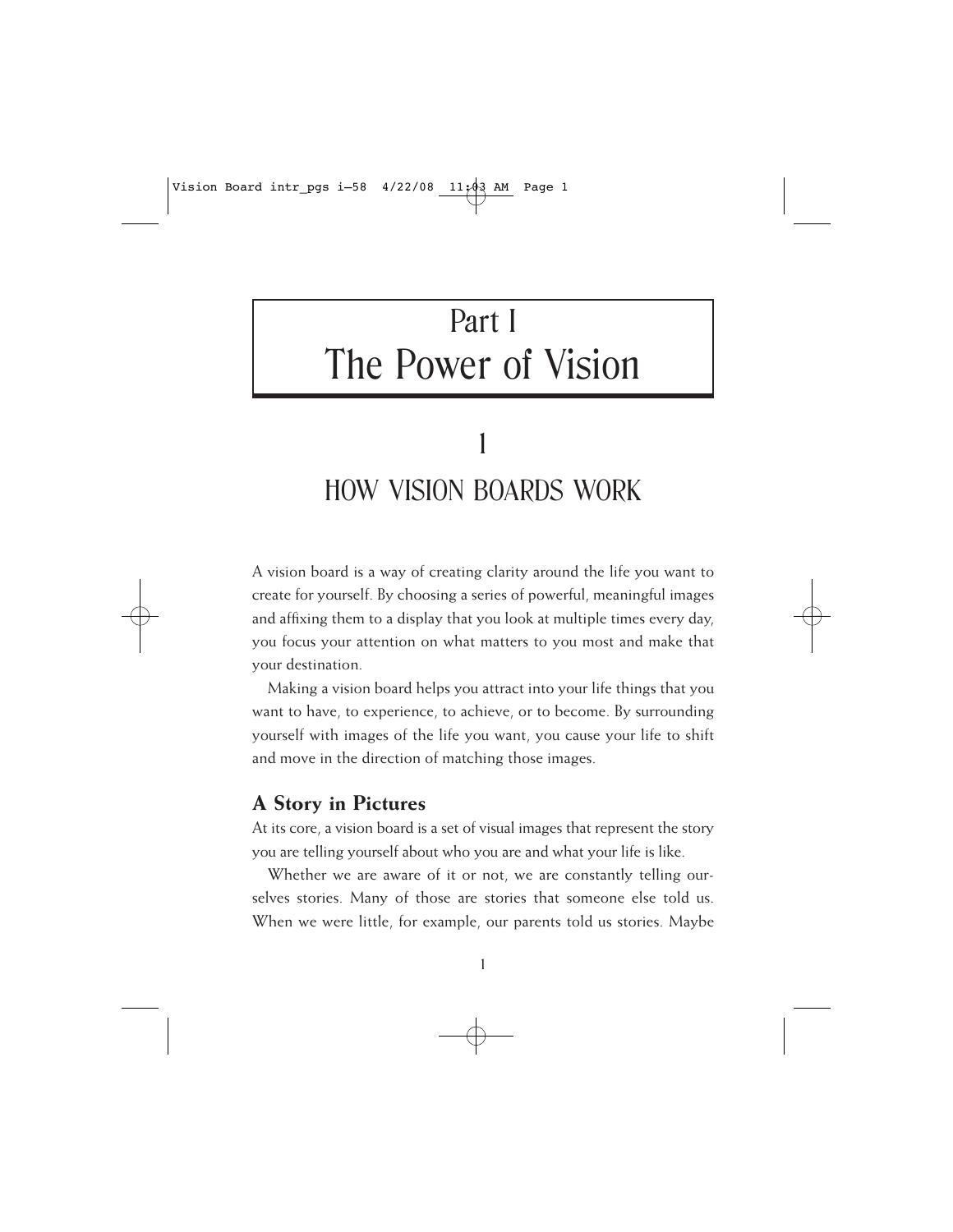our older brothers or sisters read us stories, or maybe it was the babysitter. In school, teachers read us stories, and we told each other stories, too. And we retell ourselves these stories with that little voice inside our heads, repeating them hundreds and thousands of times a day.

In earlier times, children grew up hearing the stories of the tribe, the village elders, the bards or minstrels. These days, we grow up steeped in stories told by television, movies, and comic books. From the earliest bands of prehistoric hunters and gatherers to people of the postmodern electronic age, one thing about human life has never changed and never will: we knit the fabric of our lives through stories. And the most powerful stories are the ones we repeat to ourselves through the words and the pictures we hold in our minds.

The stories we tell ourselves shape our lives. They shape who we believe we are, and this belief translates into who we become.

The purpose of this little book is to help you *consciously choose* the stories you're telling yourself about who you are and what kind of life you lead. A vision board is really nothing but a story in pictures. It's the story of your life—of the life you *want*.

Here's a great example of how this happens, from my friend Sally Huss.

### A Family from a Sketchbook **By Sally Huss**

*By the time she was in her thirties, Sally Huss had been a tennis champion (a U.S. Junior champion and Wimbledon semi-finalist), had worked in Hollywood for Samuel Goldwyn, Jr., and had run Paul Simon's music publishing company. Her life had been rich in accomplishments but she felt there was still something vital missing.*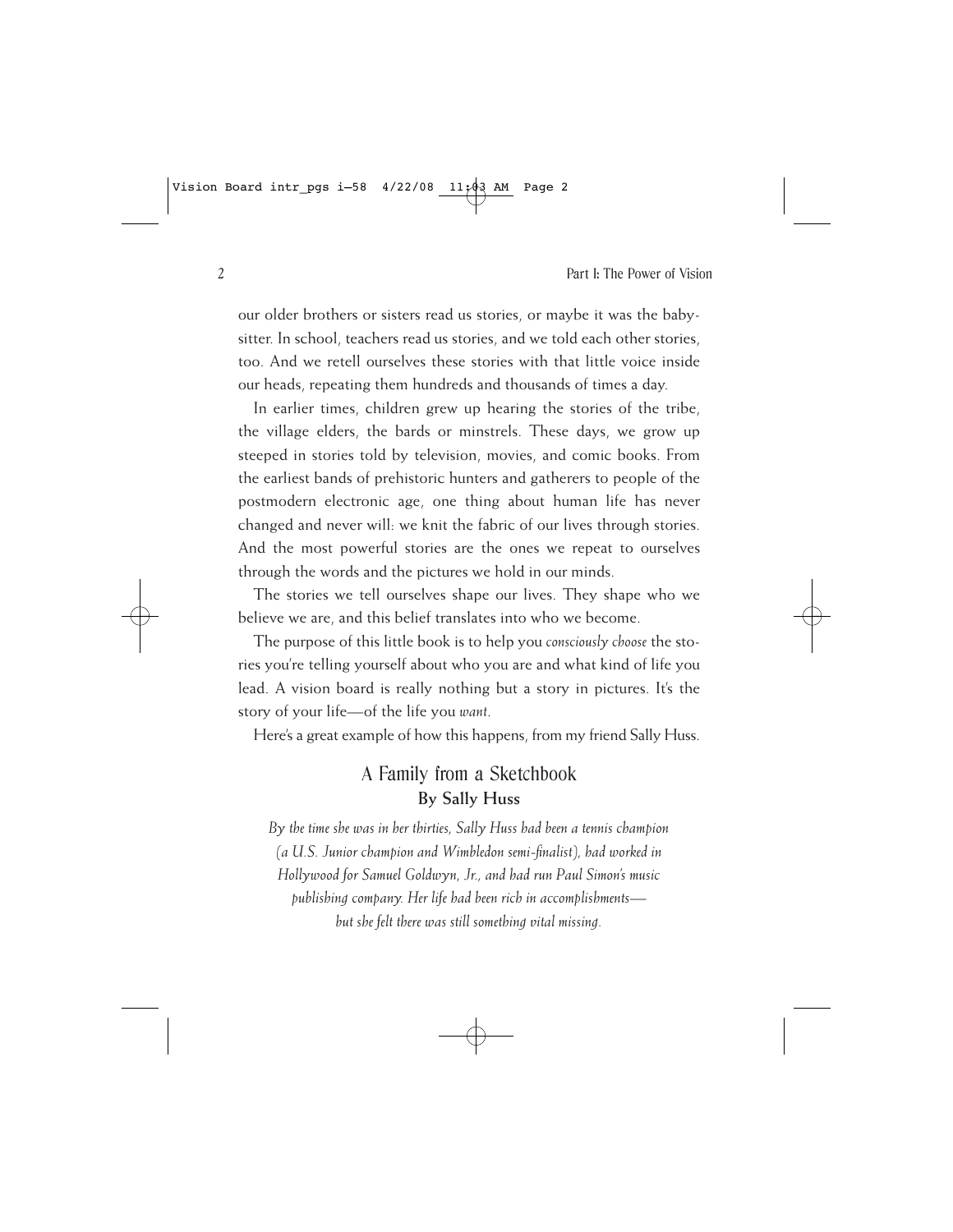I had graduated from college with a fine arts degree but had never done anything with it. Now I began writing little stories and making little drawings to go with them. Every day a new story arrived for me to draw and paint. Soon I was filling notebooks.

One day, a beautiful woman appeared in my drawings; she was married to a handsome, wonderful man, and they had a darling son who had a pet rabbit. As I would look back over these drawings and reread the stories, they came to life, and I fell in love with them.

Not long after that, I met that handsome man. Two years later, we were married, and a son arrived the following year. Five years later, our son got a white rabbit for Easter. Last October [2007], that handsome man and I celebrated our thirtieth wedding anniversary.

Even today, I continue to draw and write what is in my heart, both in notebooks and on vision boards, and life has continued faithfully to fulfill my dreams. I have also shared this practice with many others, who often call to tell me about the wonderful things that have happened in their lives as well.

• • •

Sally wrote down stories of the family she wanted. She drew pictures and kept going back to look at them again and again. In the process, her whole being became focused on what mattered most to her. In time, those stories and drawings unfolded into her life and came true.

That's exactly how vision boards work.

### **Images Are Seeds of Future Events**

If you think of your goal as a fully grown tree, then the images you choose to represent that goal are its seed. You know the expression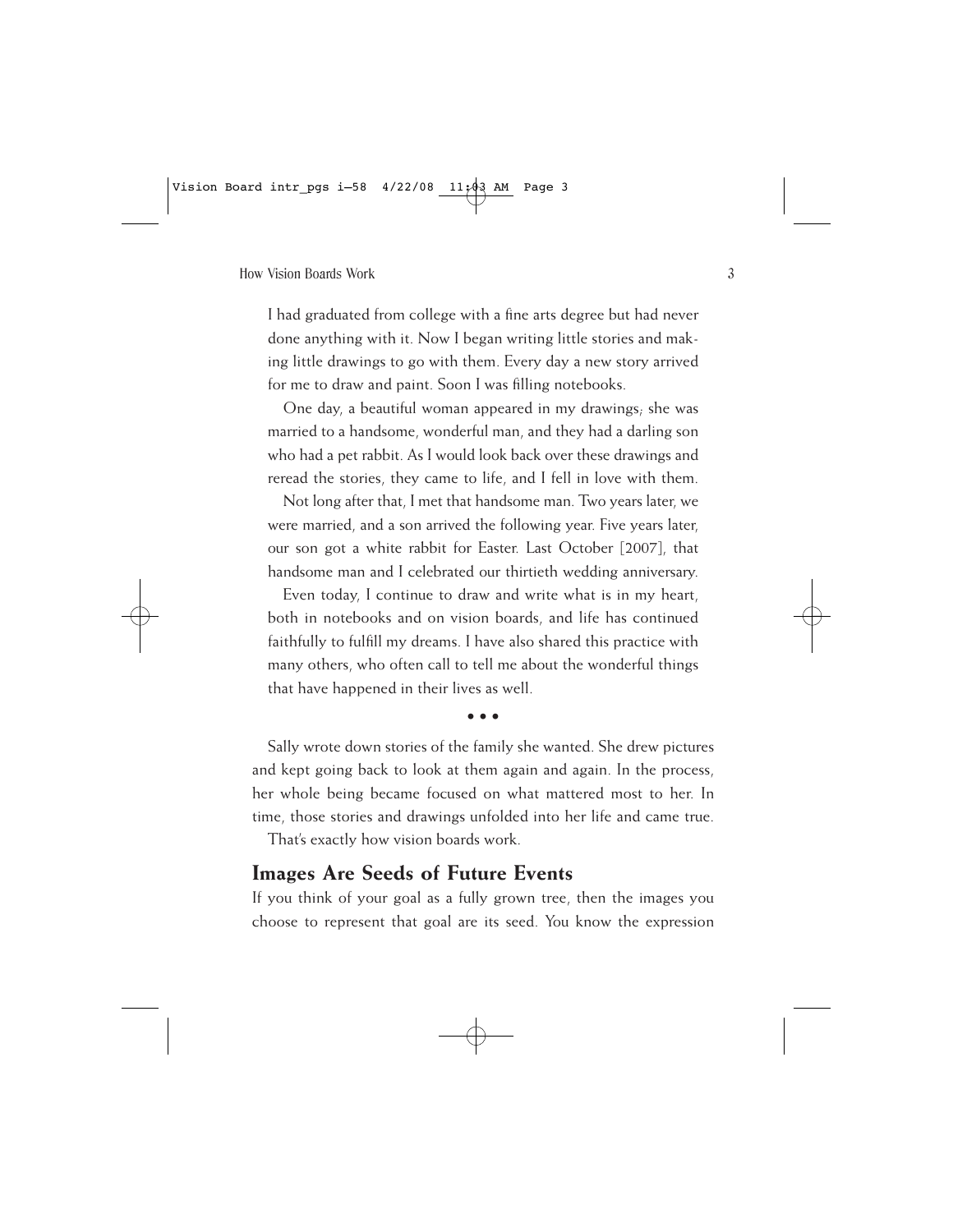"Mighty oaks from little acorns grow"? It's true of mighty dreams, too. Whether or not we realize it, everything we do and every event that unfolds in our lives begins first as an image in our mind.

When you plant a seed in fertile soil, two things start happening. First, the seed begins to stir and change. And second, water and other nutrients start flowing toward the seed.

The moment Sally started drawing those pictures of that handsome man, these two processes began. The same thing happened the moment I glued that picture of my San Diego dream home to a vision board in Indiana.

As the image of your dream takes root inside you, you start to shift the way you think and act. That image starts percolating in your mind, both consciously and subconsciously, and you start putting out feelers and taking action, day by day, that moves you closer to your dream.

At the same time, just as naturally-occurring water and nutrients flow toward a seed planted in the earth, resources in your environment start flowing toward you and the picture you hold in your mind. Just as the DNA of a seed draws specific nutrients from the soil and nitrogen from the air, the images on your vision board help focus your intention and draw from your external environment those resources, connections, people and energies you need to fulfill those pictures. This process is sometimes called the Law of Attraction.

There is nothing mysterious or fantastic about the Law of Attraction; it's simply the way the universe operates. It is the way every plant grows to fulfill the blueprint of its DNA. It's the way every achievement, great or small, unfurls and sprouts from its original idea.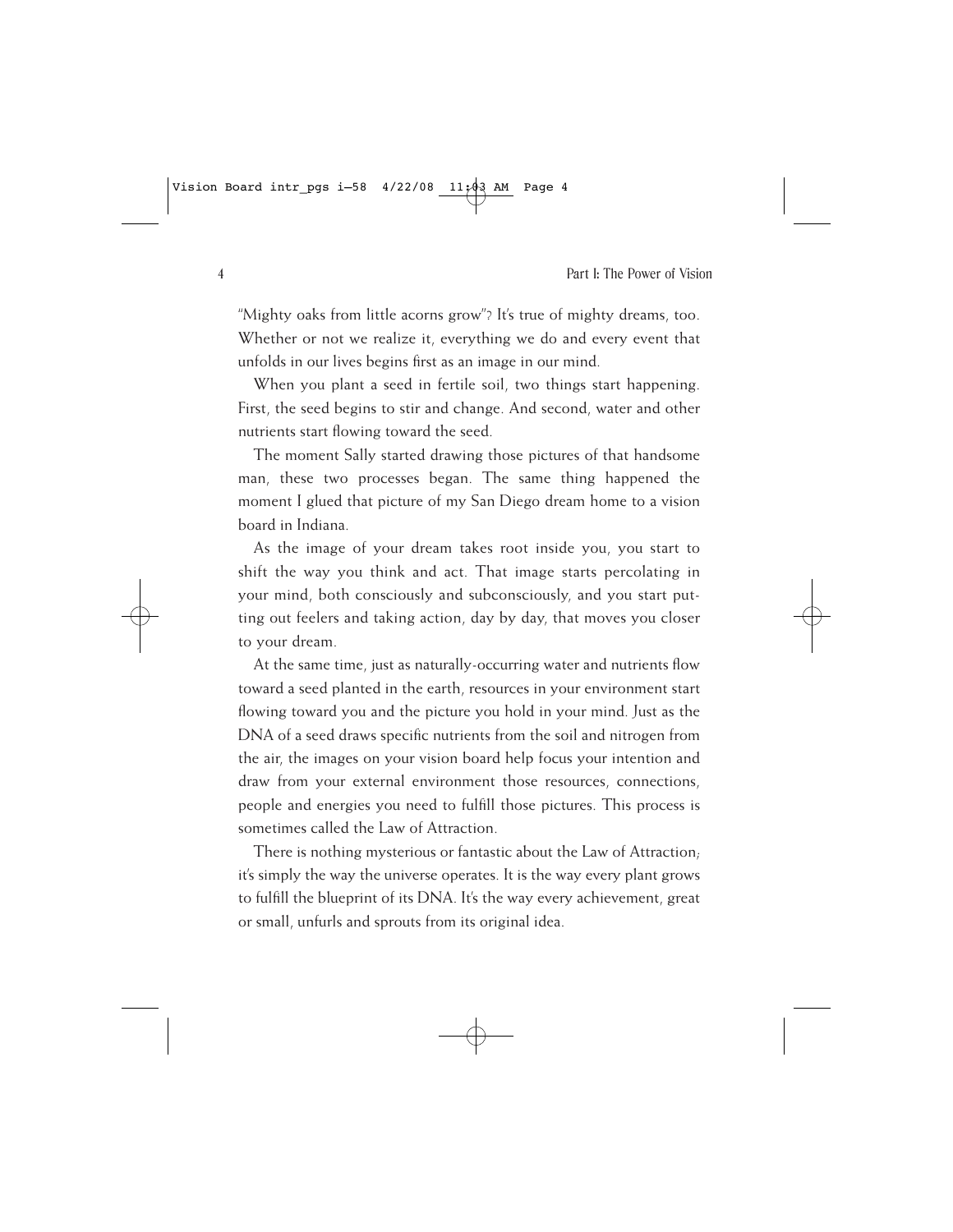Here's an experience from another friend, Patrick Burke, that beautifully illustrates how the Law of Attraction is set in motion by the clarity of a simple visual image.

### A Little Thing **By Patrick Burke**

*It was a little thing, but sometimes the littlest things mean the most. Patrick had just left a corporate job and was starting his own business; money was tight, and providing for his young family was difficult. Still, he yearned for his wife to have that new watch she needed. He knew she would genuinely love it—and he also knew he couldn't afford it.*

I went through a catalog and clipped a photo of an elegant Omega timepiece that I felt would suit my wife's tastes. I knew it was out of reach, but I stayed on the lookout anyway, believing in my heart that somehow I would find that perfect watch for her.

Two weeks before Christmas, I was in town hunting for presents. It was nearing the end of the day, and I knew I had run out of options. The watches I'd seen were all well out of my range. But I couldn't bear the thought of giving up.

Just as I was about to quit and go home, something told me to stop in at a particular retail shop that had a fine jewelry department. I went in, looked through the case, and asked the salesperson if I could hold one item. Looking at this elegant little Omega watch sitting on my palm, I made a decision. It was easily 30 or 40 percent more than I possibly afford—but I decided to buy it anyway and worry about the finances later. It was the perfect watch.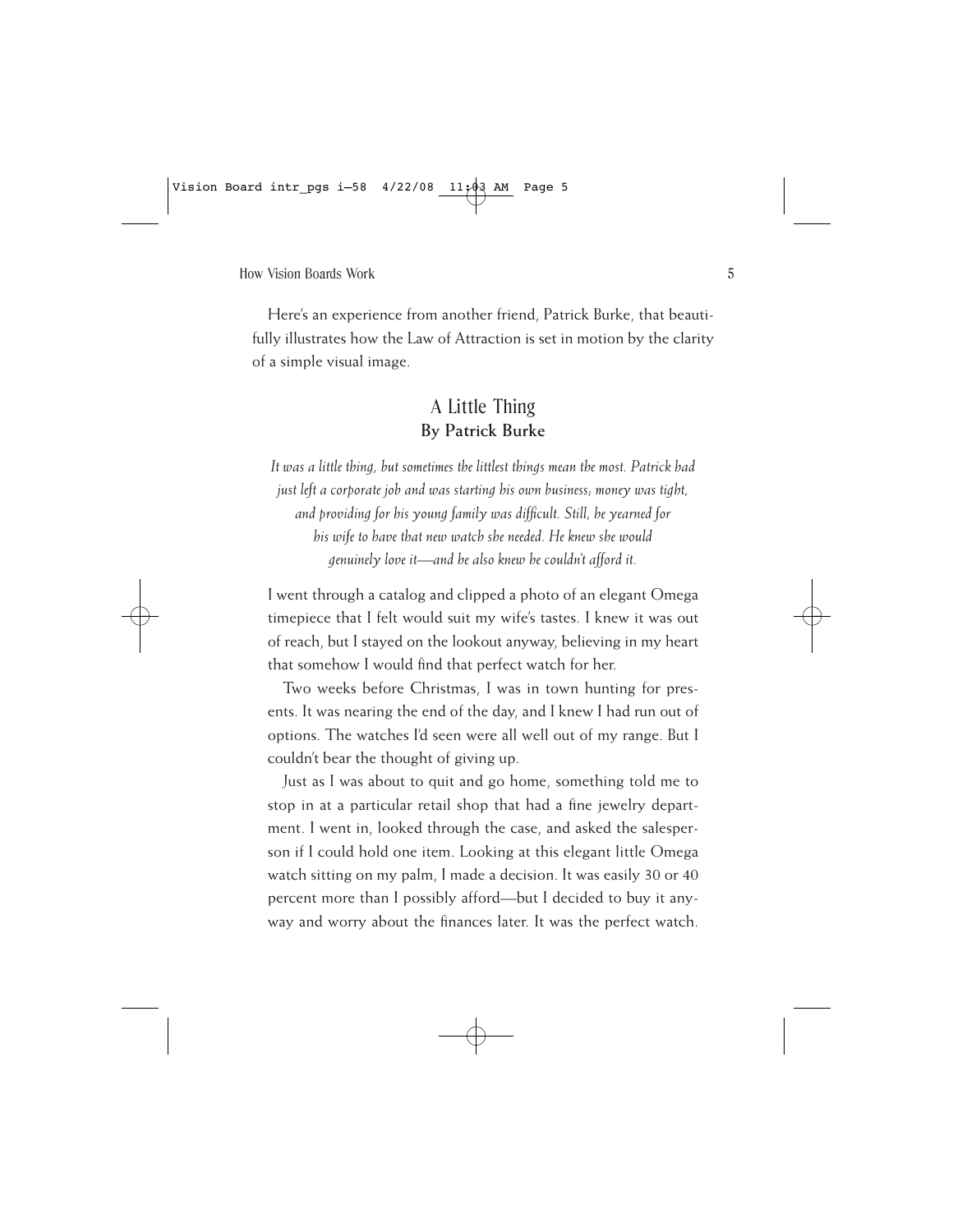As the salesperson brought me the credit slip to sign, he said, "Here you go, sir—and in light of the holidays, I'm throwing in the two-year extended warranty, valued at \$300."

I looked at the slip and realized it showed a sizable discount subtracted from the list price. The salesperson nodded.

"Right," he said, "with this great one-day sale we're having, your discount is 40 percent. Aren't you glad you knew about it?"

I was floored. I hadn't known *anything* about their sale. But with this whopping one-day-only discount and his gracious gift of the two-year warranty, my wife's watch was now mine—and just under budget.

• • •

For Patrick, that picture of the perfect watch was a seed, and the moment he planted it in the fertile soil of his mind, it began to stir and send out roots. Before long, it had sprouted and flourished.

### **The "What" Precedes the "How"**

One reason so many people fail to achieve the things they genuinely want in life is that they get bogged down in worrying about the "how." As a child, when you would think of something you really wanted—a bike, a trip to Disneyland, to become an astronaut, *anything*—the first thing you probably heard was something like this: "How are you going to do *that*?"

Most of us have been taught to pursue our goals by mapping out a logical series of steps to take us there. *Start at the beginning. One step at a time. Rome wasn't built in a day*.

So we take our big, beautiful dream, set it to the side, and ask ourselves, "Where do I start?" Pretty soon we say, "Oh, get your head out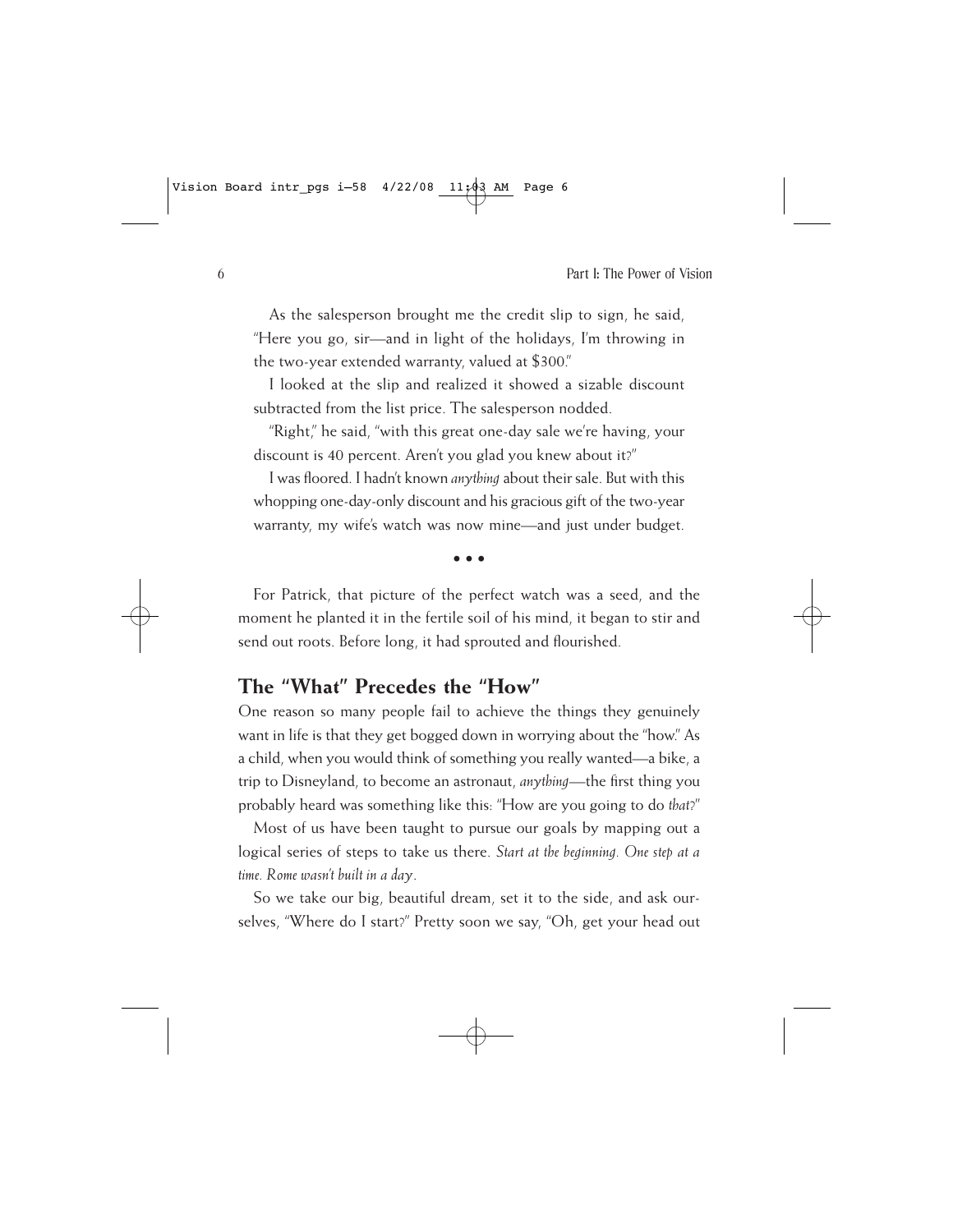of the clouds! Get realistic!" And just like that, millions of dreams are snuffed out every day.

Creating a vision board takes the opposite approach. Instead of fussing about the "how," it focuses all your attention on the destination the "what." Rome may have not been *built* in a day, but it could very well be *dreamt* in a day. I'm not saying it isn't good to plan or to consider a logical sequence of steps. It's just that this is not usually the most effective way to make a dream come true.

There was no logical, step-by-step way Patrick could have bought that watch, and he knew that. But he didn't get hung up in the *how*: he focused on the *what*.

Think about a pivotal event in your life—an event that completely changed the course of your life in a positive way. Then ask yourself: did that event happen as a result of your careful, logical planning?

Creating a vision board focuses your mind on the destination. If it's something you want strongly enough, and the image is burned into your mind and heart deeply enough, then in the influence of that powerful, magnetic, gravitational attraction, you'll *find* the how. But you can't *start* with the how. The what must come first.

One of my favorite expressions of this idea is this famous quotation from *The Scottish Himalayan Expedition*, by William H. Murray:

When I said that nothing had been done, I erred in one important matter. We had definitely committed ourselves . . . This may sound too simple, but is great in consequence. Until one is committed, there is hesitancy, the chance to draw back, always ineffectiveness. Concerning all acts of initiative (and creation),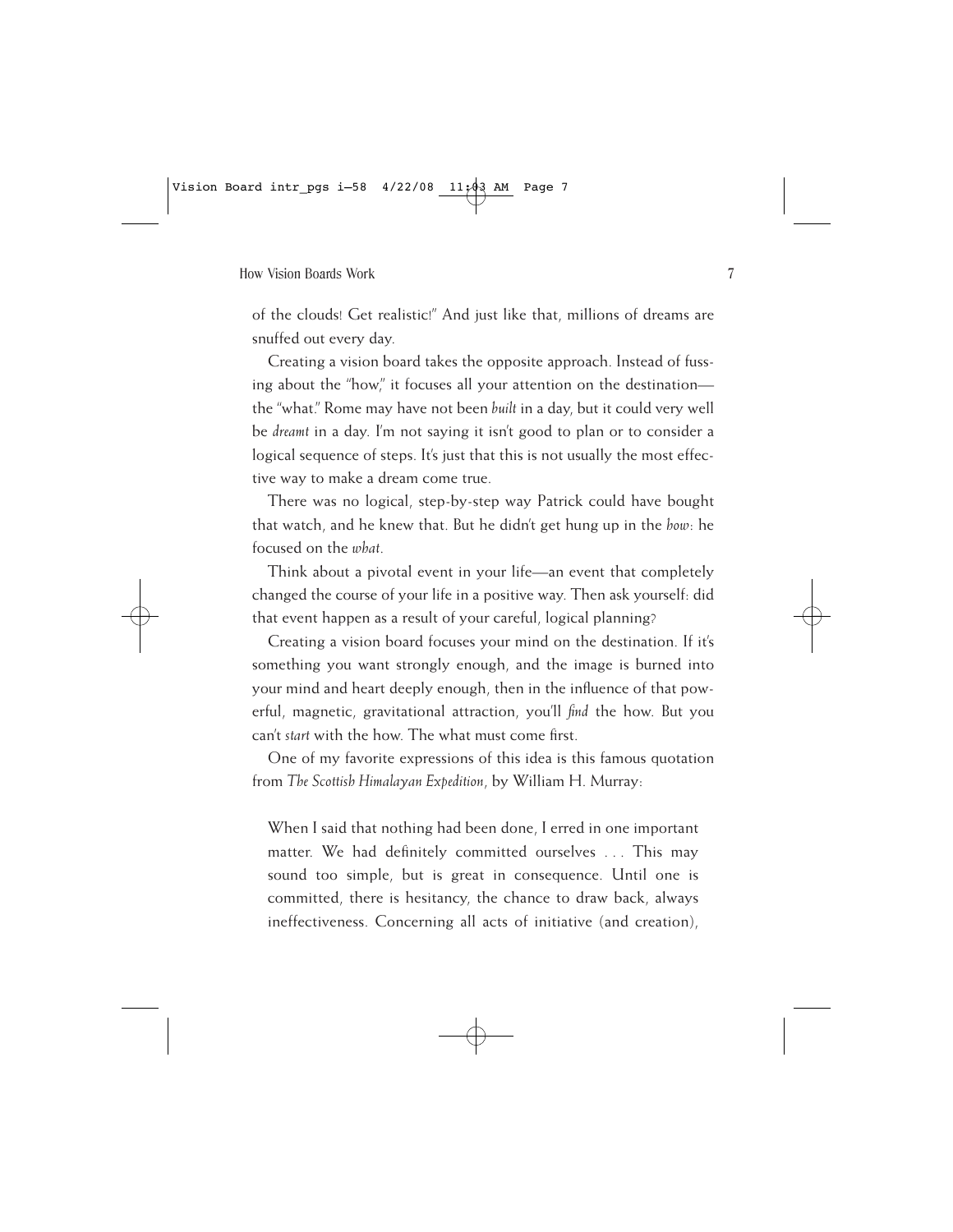there is one elementary truth the ignorance of which kills countless ideas and splendid plans: that the moment one definitely commits oneself, then providence moves, too. A whole stream of events issues from the decision, raising in one's favor all manner of unforeseen incidents, meetings, and material assistance, which no man could have dreamt would have come his way. I learned a deep respect for one of Goethe's couplets:

> Whatever you can do, or dream you can, begin it! Boldness has genius, magic, and power in it.<sup>1</sup>

That boldness of commitment that Murray talks about is exactly what the images on your vision board help you to create within yourself. And I don't know of any better example of this than the story of Ruben Gonzalez.

### An Olympic Dream **By Ruben Gonzalez**

*In 1984, watching the winter Olympic games on television, Ruben Gonzalez sat mesmerized as he witnessed a little guy named Scott Hamilton take the Olympic gold medal in figure skating. In that moment, an unstoppable Olympic dream was born.*

When I saw Scott take that gold medal, it gave me hope. If he could do it, I could do it! I decided that I was going to compete in the luge in the next winter Olympics, four years later.

1. The "Goethe couplet" referred to is actually based on an extremely loose translation of Goethe's *Faust* (1806–1832), lines 214–230, made by John Anster in 1835.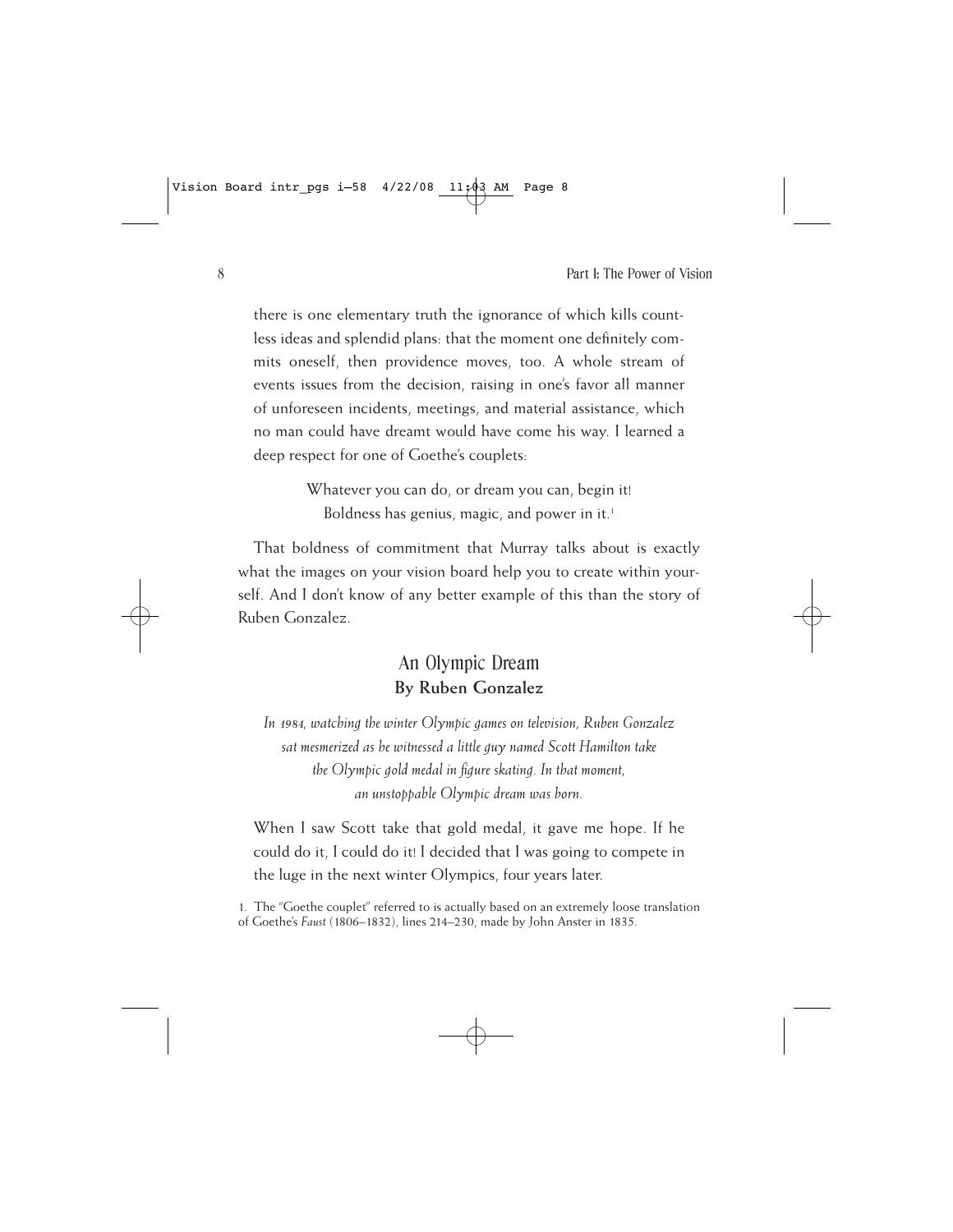On the face of it, this was a ridiculous idea. I was not a great athlete, and I lived in Houston—not exactly the nation's winter sports capital. Most serious competitors in the luge start learning the sport around the age of ten; I was *twenty-one*.

I wrote to *Sports Illustrated* and asked them where you go to learn how to luge. A few weeks later, they sent me an  $8 \times 10$  photograph of a guy racing on a luge. I framed that picture and hung it up in my room, right by my bed. Every morning, the first thing I saw when I woke up was The Luge Man. The last thing I saw at night before turning out the lights was The Luge Man. All night long, I would dream about the luge and the Olympics. Seeing The Luge Man was a constant reminder that I was training for the Olympics. He reminded me to eat right, work out, and surround myself with winners.

The funny thing is, I never did find out the name of the guy in the picture. He's obviously a beginner: he's not pointing his toes, he's holding his head way up, and he's wearing a raggedy old suit (it's pretty clear that he's been in a lot of crashes). He's just a guy that probably nobody has ever heard of. But none of that mattered. *He was doing the luge*. To me, he was The Luge Man, and his picture helped me stay focused on doing what I needed to do to reach my dream.

And by focusing on my dream, eventually I *became* The Luge Man.

Four years later, I qualified for the Olympic team and competed in the 1988 Calgary games as an Olympian. I competed again in France four years later, at the 1992 Albertville games, and again in Salt Lake City in 2002, where, at the age of thirty-nine, I was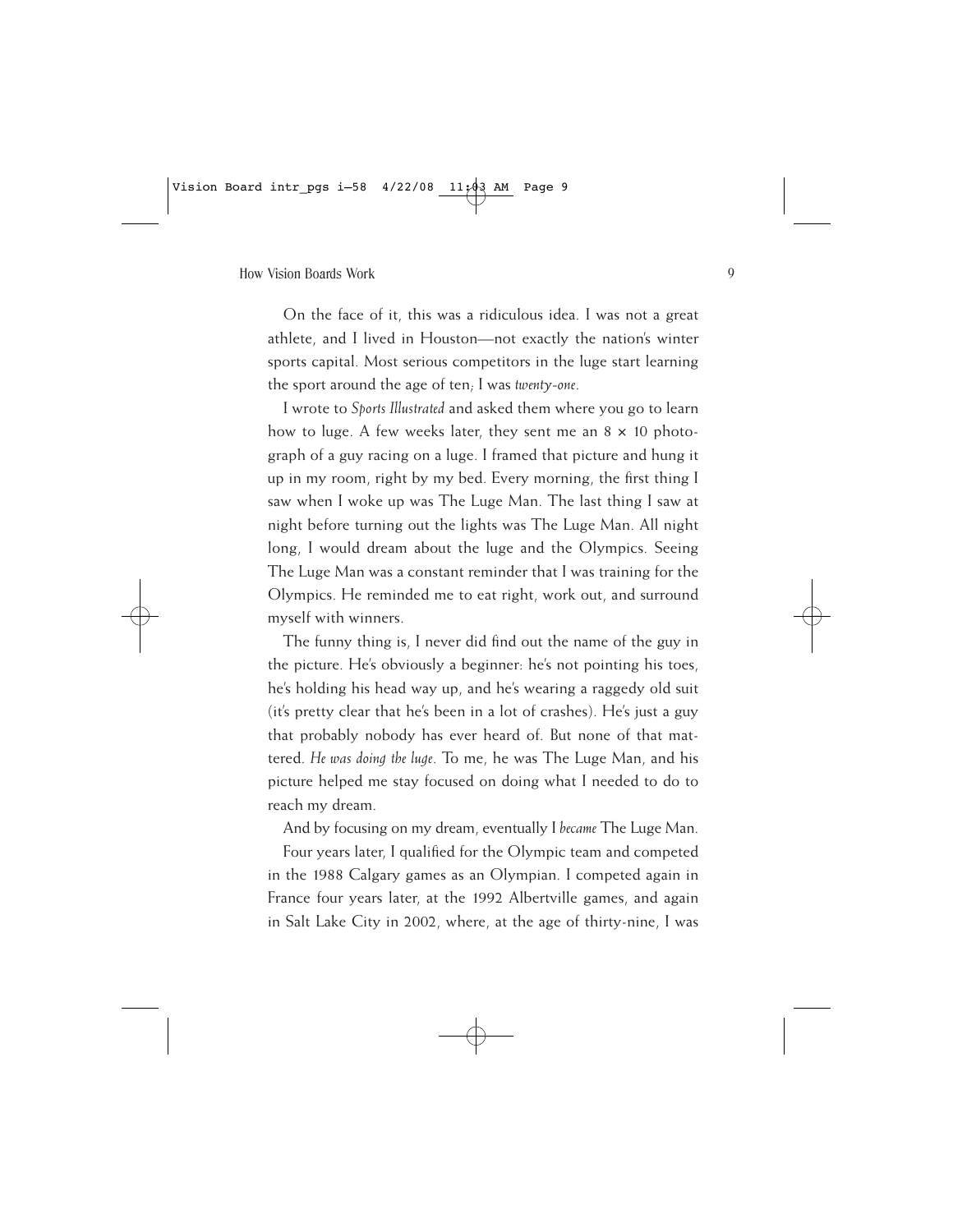chosen as one of the 200 Olympians who carry the famous torch that starts the games and symbolizes the Olympic spirit.

There's still one more chapter to the story because I'm doing it again. In 2010, I'll be competing in the winter Olympics in Vancouver, becoming the first athlete ever to compete in four different winter Olympic events covering *four different decades*. At the age of forty-seven, I will be competing against athletes who hadn't even been born when I competed in my first Olympics back in 1988.

Visualization isn't a theory or some vague idea. It *works*.

### **Why Does It Work?**

William Murray says that when you commit yourself, when you clearly and powerfully focus on a specific goal, then "providence moves too." But how? Just what is this "providence" he's talking about? Why do vision boards work?

Some of the stories you'll read might seem too amazing, too "coincidental" to be true. As you read them, there might be some part of you saying, "There must be hidden mirrors somewhere!" My story of finding myself in the house of my dreams might seem that way. But it's no more magical or mysterious than flipping a light switch and having your living room light up. There are principles at work here, and if you use them diligently and accurately, they simply do what they do. It's not magic. Vision boards work because they apply some fundamental laws of nature—laws as basic to how the world works as gravity.

When you look at someone like Sally, who's been happily married for thirty years, it's easy to think, "Man, is she lucky! She found the perfect guy, and they're still happy together thirty years later!" But "luck" is an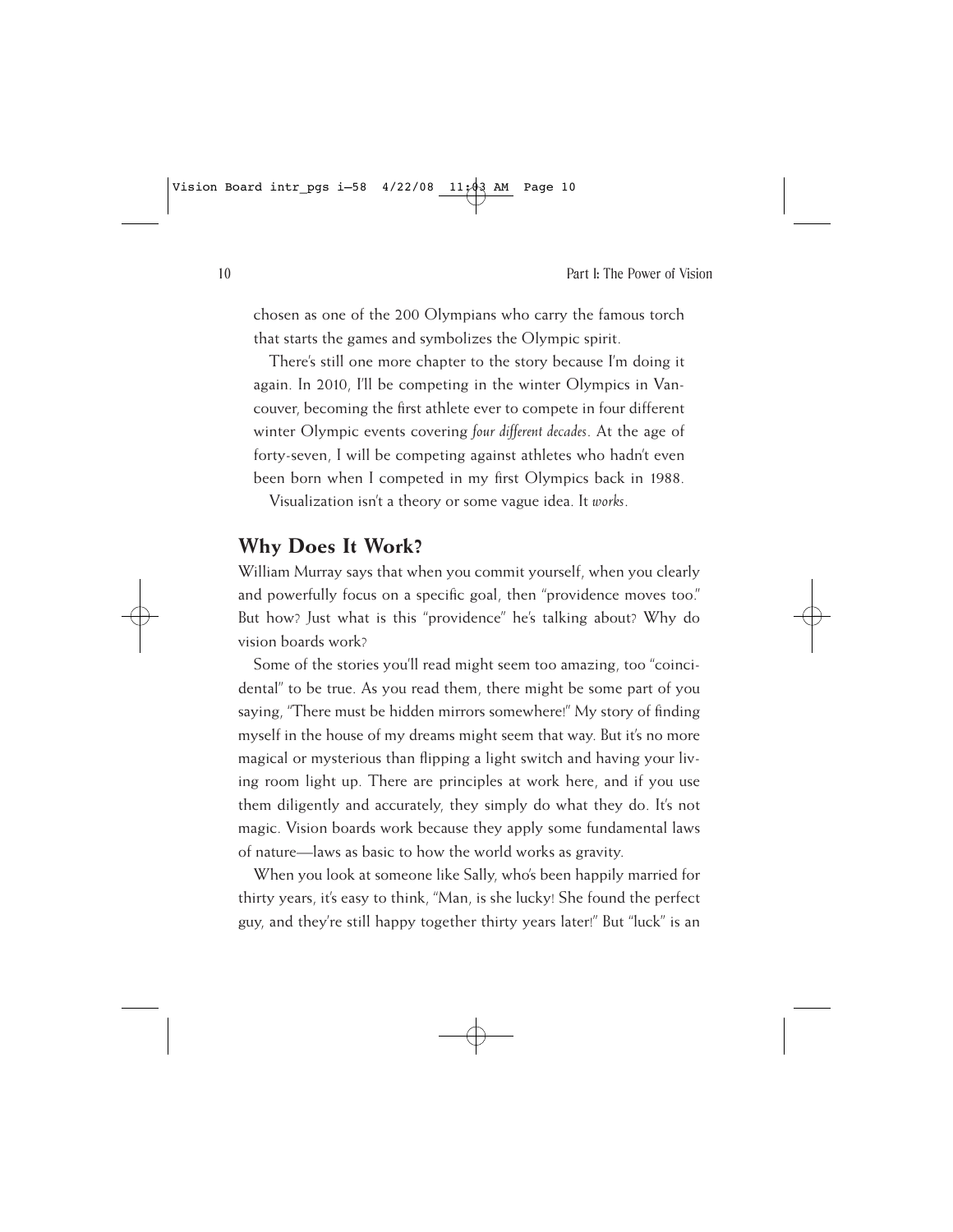illusion; it's what you call a situation where you can see the results but don't see the process that *produced* the results.

Was Patrick "lucky" to find the exact watch he wanted at a steep discount? Was it "blind luck" that I happened to end up living in the very same house that I'd admired in a magazine years before? No, it was neither luck nor magic; it was simply nature following its course.

Images are seeds of future events, and when you choose those seeds carefully, plant them in fertile soil, and nurture them well, they will produce the plants, trees, and orchards you desire.

### **The Basic Ingredients**

There are eight basic ingredients that figure into the process of making a vision board and using it to realize your dreams:

- 1. Goals and Dreams
- 2. Intention
- 3. Visualization
- 4. Beliefs
- 5. Affirmations
- 6. Meditation
- 7. Positive Action
- 8. Gratitude

We'll briefly explore each of these ingredients in the next eight chapters, after which I'll introduce you to more friends who have vision board stories to tell, and take a look at how these principles have been with us since the dawn of time.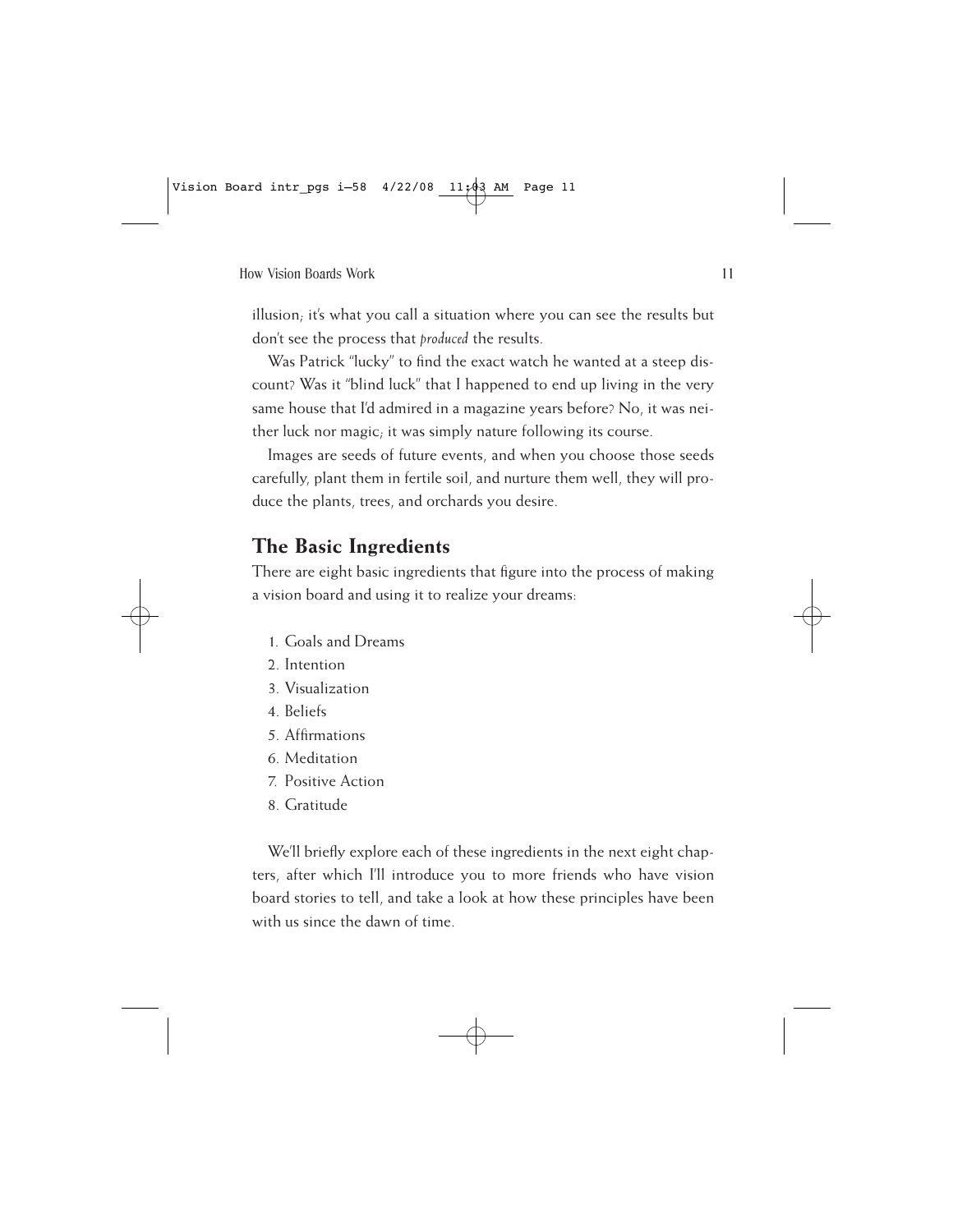### YOUR GOALS AND DREAMS

### The First Step

If you could have absolutely anything in the world, including *doing* anything and *being* anything, what would it be? Say there are no limitations to the question. Imagine that you could have *anything*. Have you got a picture of what that looks like?

*You can have that*. In fact, you can have absolutely whatever you want. Do you notice the thoughts that run in your head in response to that statement? If you're like most people, your mind might react immediately by coming up with all sorts of reasons why this isn't possible. And that limiting inner dialog that tells us why the destination is "impossible" is exactly what keeps so many of us from ever making the journey.

You can use a vision board to help realize goals and dreams of any shape or size. It might be a new career or greater success in your current career, a new car or nicer home, a new wardrobe or change of scene, a new friend or life partner. But no matter what it is, large or small, physical or experiential, the first step is to create a crystal-clear idea of what you want so your brain knows what you're looking for.

### **Telling Your Brain What to Look For**

The human brain is the most complex, powerful machine in the universe. Right now, as you're reading this page, your brain is processing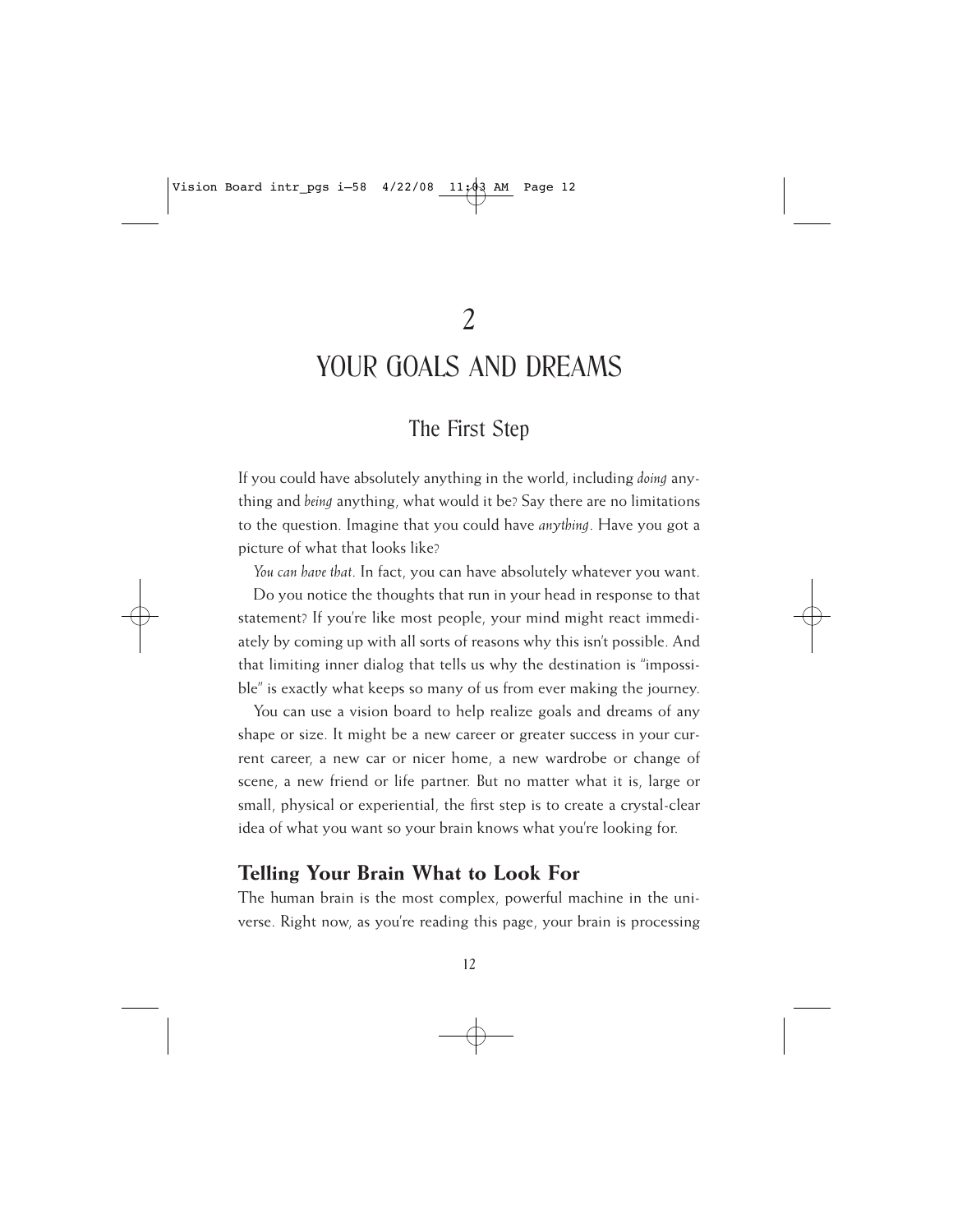more than 400 billion bits of information every single second. The reason you're not completely overwhelmed by all that input is that your brain filters out all but the tiniest fraction of that input. Your *subconscious* takes in all 400 billion bits, but you are *consciously* aware of only about two thousand bits—that's one *out of every two hundred million* bits.

The part of your brain that does this filtering is a fine network of nerves at the base of your brain called the *reticular activating system* (RAS). The beauty of the RAS is that you can tell it exactly which bits of information to look for.

Think of it as a search engine, like Google. Imagine you're looking for a certain kind of wristwatch. Would you go online and print out *all* the information on the internet? Of course not; you could never look through that mountain of printouts. Instead, you type "lady's Omega wristwatch" into your search engine, and it combs the internet for the specific information you requested.

That's exactly how the RAS works, and it works thousands of times faster and more efficiently than any computer search engine. But if you don't tell it what to look for, it doesn't know. Without clear instruction, the RAS can only try to pick up clues from all our random thoughts and emotions, and ends up going in all directions at once.

Which is exactly what most people's lives feel like.

If Patrick Burke had thought, "I wish I could find a good present for my wife," his RAS would have had little to go on. But he gave himself a focused, specific image. As a result, out of the 400 billion bits of sensory information he was picking up every second, his RAS was able to pick up on the clues that led him to that particular showcase in that particular store. He may not have known consciously *why* he was walk